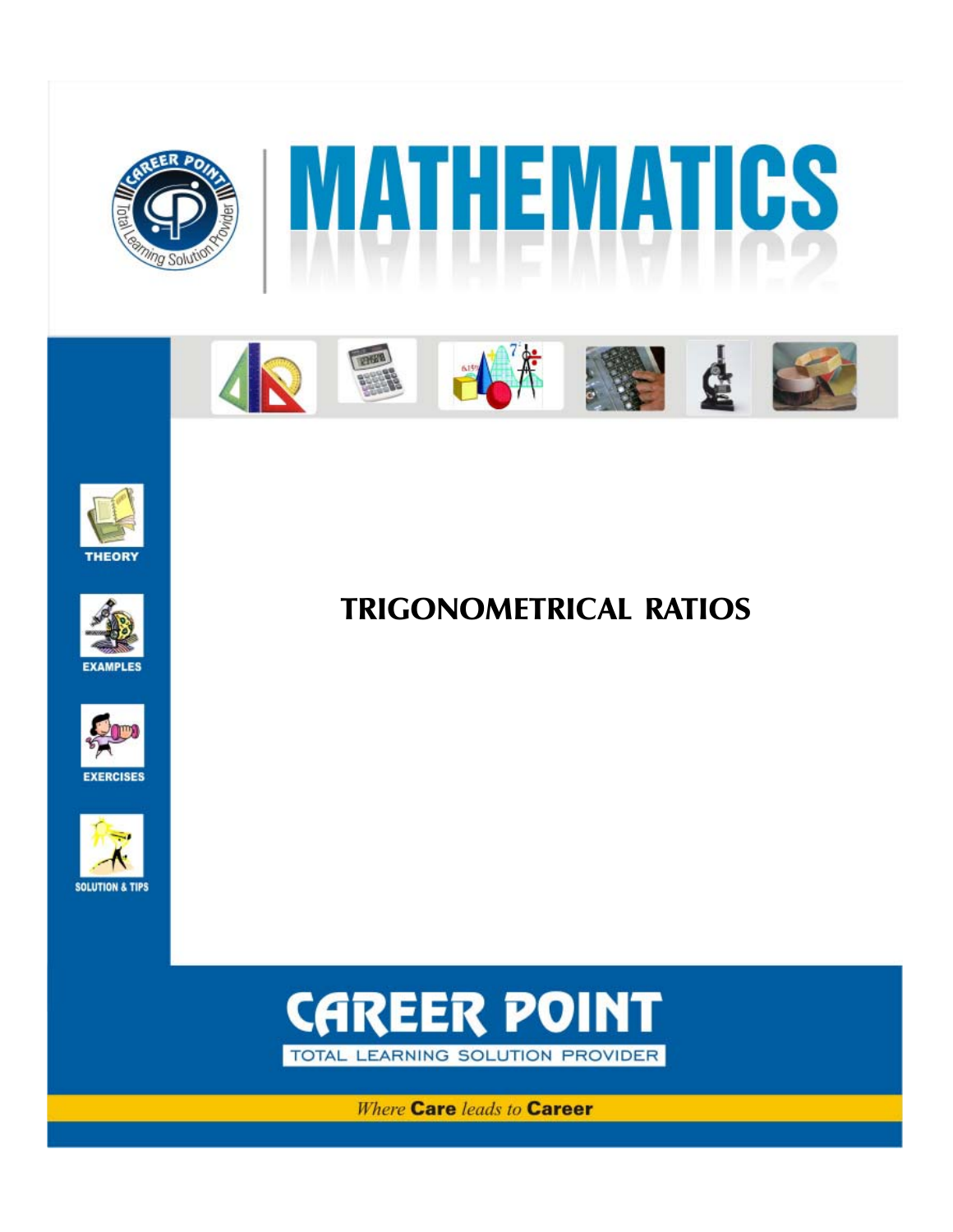# TRIGONOMETRICAL RATIOS

# *Preface*

### **IIT-JEE Syllabus : Trigonometrical Ratios Trigonometrical ratios of compound angles, Trigonometric ratios of multiple angles, sub multiple angles, conditional identities, greatest and the least value of the expression.**

Trigonometry is the corner stone of the whole mathematics of which trigonometric ratio plays an important role. It is observed that there is a clear lack of problem solving aptitude which was an absolute prerequisite for an examination like IIT-JEE.

It is motivated us to compile the concepts, fundamentals to fulfill this vaccume but would be helpful to elevate the ordinary students to become extra ordinary. Before studying trigonometric ratio students are advised to clear the basic concept of trigonometry.

This material is exclusively designed by the CAREER POINT'S core members so that CPians need not refer to any other book or study material.

# *"Future belongs to those who are willing to work for it"*

Total number of Questions in **Trigonometrical Ratios** are : In chapter Examples ................................. 21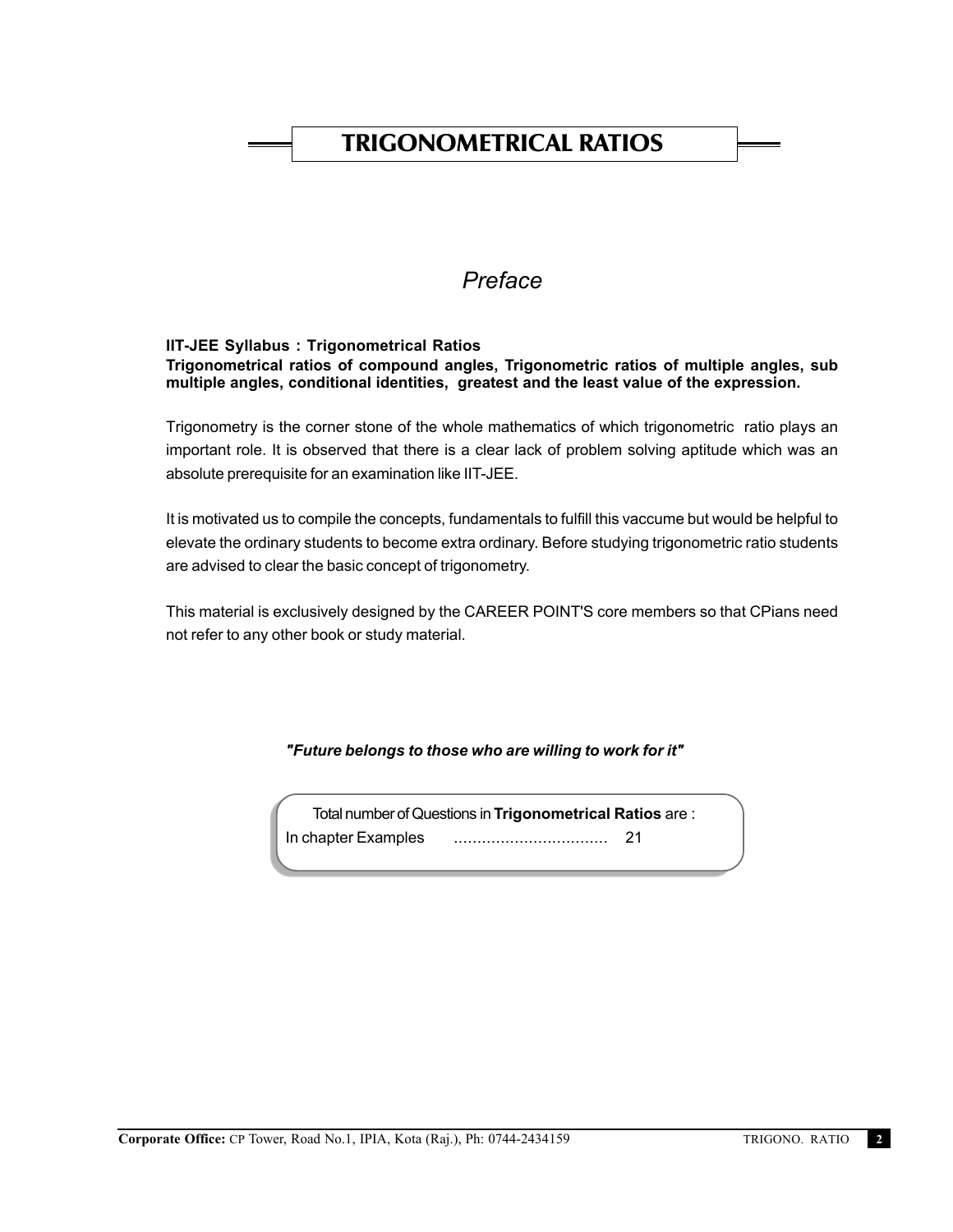# **1. DEFINITION**

Trigonometry is the branch of science in which we study about the angles and sides of a triangle.

# **1.1 ANGLE :**

Consider a ray  $\overrightarrow{OA}$  . If this ray rotates about its end points O and takes the position OB, then the angle ∠AOB has been generated.



An angle is considered as the figure obtained by rotating a given ray about its end-point.

The initial position OA is called the initial side and the final position OB is called terminal side of the angle. The end point O about which the ray rotates is called the vertex of the angle.

# **1.2 Sense of an Angle :**

The sence of an angle is said to be positive or negative according as the initial side rotates in anticlockwise or clockwise direction to get to the terminal side.



The lines XOX′ and YOY′ are known as x-axis and y-axis respectively. These two lines taken together are known as the coordinate axes. The regions XOY, YOX′, X′OY′ and Y′OX are known as the first, the second, the third and the fourth quadrant respectively.

- **1.3.2 Angle In Standard Position :** An angle is said to be in standard position if its vertex coincides with the origin O and the initial side coincides with OX i.e. the positive direction of x-axis.
- **1.3.3 Co–terminal Angles :** Two angles with different measures but having the same initial sides and the same terminal sides are known as co-terminal angles.

# **1.3 Some Useful terms :**

# **1.3.1 Quadrant :**

Let XOX′ and YOY′ be two lines at right angles in the plane of the paper. These lines divide the plane of the paper into four equal parts which are known as quadrants.

# **2. SYSTEM OF MEASUREMENT OF ANGLE**

There are three system for measuring angles.

- **2.1 Sexagesimal or English system**
- **2.2 Centesimal or French system**
- **2.3 Circular system**
- **2.1 Sexagesimal system :**

The principal unit in this system is degree  $(°)$ . One right angle is divided into 90 equal parts and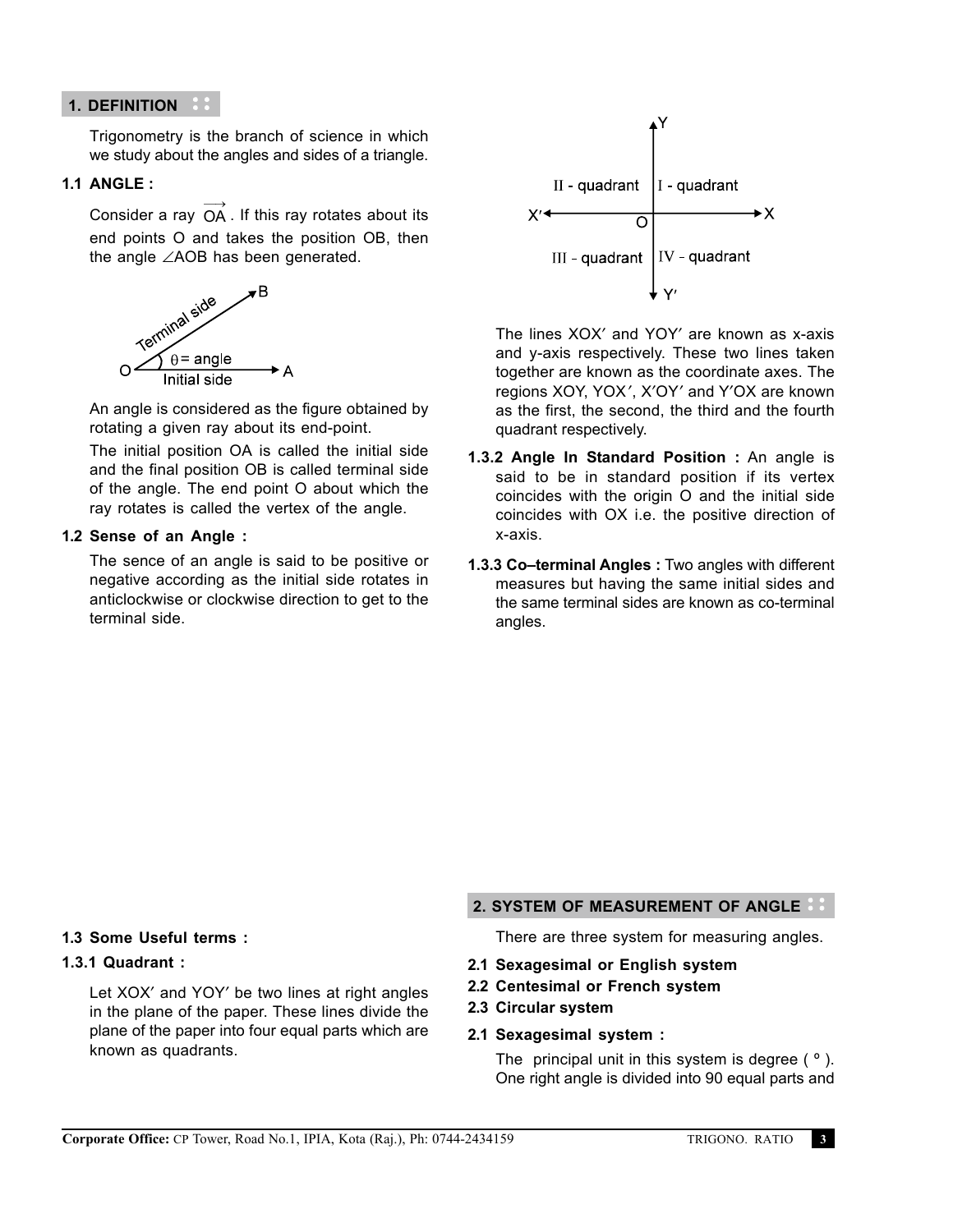each part is called one degree (1º ). One degree is divided into 60 equal parts and each part is called one minute. Minute is denoted by (1′ ). One minute is equally divided into 60 equal parts and each part is called one second (1′′ ).

### **In Mathematical form :**

One right angle  $= 90^\circ$  $1^{\circ} = 60^{\circ}$  $1' = 60$ 

# **Examples** Sexagesimal system

Ex.1 45° 15<sup>"</sup> 30<sup>"</sup> changes into degree Sol. 60<sup>"</sup> is equal to 1<sup>'</sup> 1′′ is equal to ′ I J  $\left(\frac{1}{2} \right)$ Y ſ 60 1 30′′ is equal to ′ I J  $\left(\frac{1}{22} \times 30\right)$ Y  $\left(\frac{1}{60}\times30\right)$  $\left(\frac{1}{20} \times 30\right)$  = ′  $\overline{\phantom{a}}$ J  $\left(\frac{1}{2}\right)$ Y ſ 2 1 Total minutes  $\Rightarrow$  15' + ′  $\overline{\phantom{a}}$ J  $\left(\frac{1}{2}\right)$ Y ſ 2 1 = ′  $\overline{\phantom{a}}$ J  $\left(\frac{31}{2}\right)$ L ſ 2 31 60′ is equal to 1º and 1′ is equal to 1  $\left(\frac{1}{60}\right)^{\circ}$  $\overline{f}$  $\overline{\phantom{a}}$ .<br>J )<br>| ′ I J  $\left(\frac{31}{2}\right)$ Y ſ 2  $\left(\frac{31}{2}\right)$  is equal to 1 60  $\left(\frac{1}{60} \times \frac{31}{2}\right)^{\circ}$  $\overline{\phantom{a}}$ .<br>J )<br>J  $=\int \frac{31}{425}$  $\left(\frac{31}{120}\right)^{\circ}$  $\overline{f}$  $\overline{\phantom{a}}$ .<br>J )<br>J Total degrees  $\Rightarrow$  45° + ⇒ ⇒

### **2.2 Centesimal system :**

The principal unit in system is grade and is denoted by  $(9)$ . One right angle is divided into 100 equal parts, called grades, and each grade is subdivided into 100 minutes, and each minutes into 100 seconds.

### **In Mathematical Form :**

One right angle  $= 100<sup>9</sup>$  $1<sup>9</sup> = 100'$  $1' = 100'$ 

# **Centesimal system**

Ex.2 50<sup>9</sup> 30<sup>'</sup> 50<sup>"</sup> change into grade system.

**Sol.** We know that, 50′⇒  $\left(\frac{1}{2}\right)$ l ſ 2 1

Total minute 30' + 
$$
\left(\frac{1}{2}\right)' = \left(\frac{61}{2}\right)'
$$
  
\n100' is equal to 1<sup>9</sup>  
\n1' is equal to  $\left(\frac{1}{100}\right)^9$   
\n $\left(\frac{61}{2}\right)'$  is equal to  $\left(\frac{1}{100} \times \frac{61}{2}\right)^9 =$   
\nTotal grade  $\Rightarrow 50^9 +$ 

$$
\Rightarrow \left(\frac{10000+61}{200}\right)^g \Rightarrow \left(\frac{10061}{200}\right)^g
$$

# **2.2.1 Relation between sexagesimal and centesimal systems :**

One right angle =  $90^\circ$  (degree system) ......... (1) One right angle =  $100<sup>9</sup>$  (grade system) ....... (2) by (1) and (2),

$$
90^{\circ} = 100^{\circ}
$$
  
or,  

$$
\frac{D}{90} = \frac{G}{100}
$$
  
then we can say,

$$
1^{\circ} = \left(\frac{100}{90}\right)^{9}
$$

$$
1^{\circ} = \left(\frac{9}{10}\right)^{6}
$$

#### **Relation between sexagesimal and centesimal systems Examples based on**

- **Ex.3** 63º 14′ 51′′ change into grade system.
- **Sol.** We know that in degree system 60′′ equal to 1′

51" is equals 
$$
=\left(\frac{51}{60}\right)' = (0.85)'
$$

(14.85)′ change into degree.

(14.85)' is equals 
$$
=\left(\frac{14.85}{60}\right)^{6}
$$
  
\n $= (0.2475)^{6}$   
\nSo 63° 14′ 51″ = 63.2475°  
\n63.2475° change into grade system.  
\n63.2475° is equals  $= \left(63.2475 \times \frac{10}{9}\right)^{6}$ 

| Coroporate Office: CP Tower, Road No.1, IPIA, Kota (Raj.), Ph: 0744-2434159 | $= 70.27509$ |
|-----------------------------------------------------------------------------|--------------|
|-----------------------------------------------------------------------------|--------------|

′  $\overline{\phantom{a}}$ 

 $= 70.27509$ 

K )<br>| g



K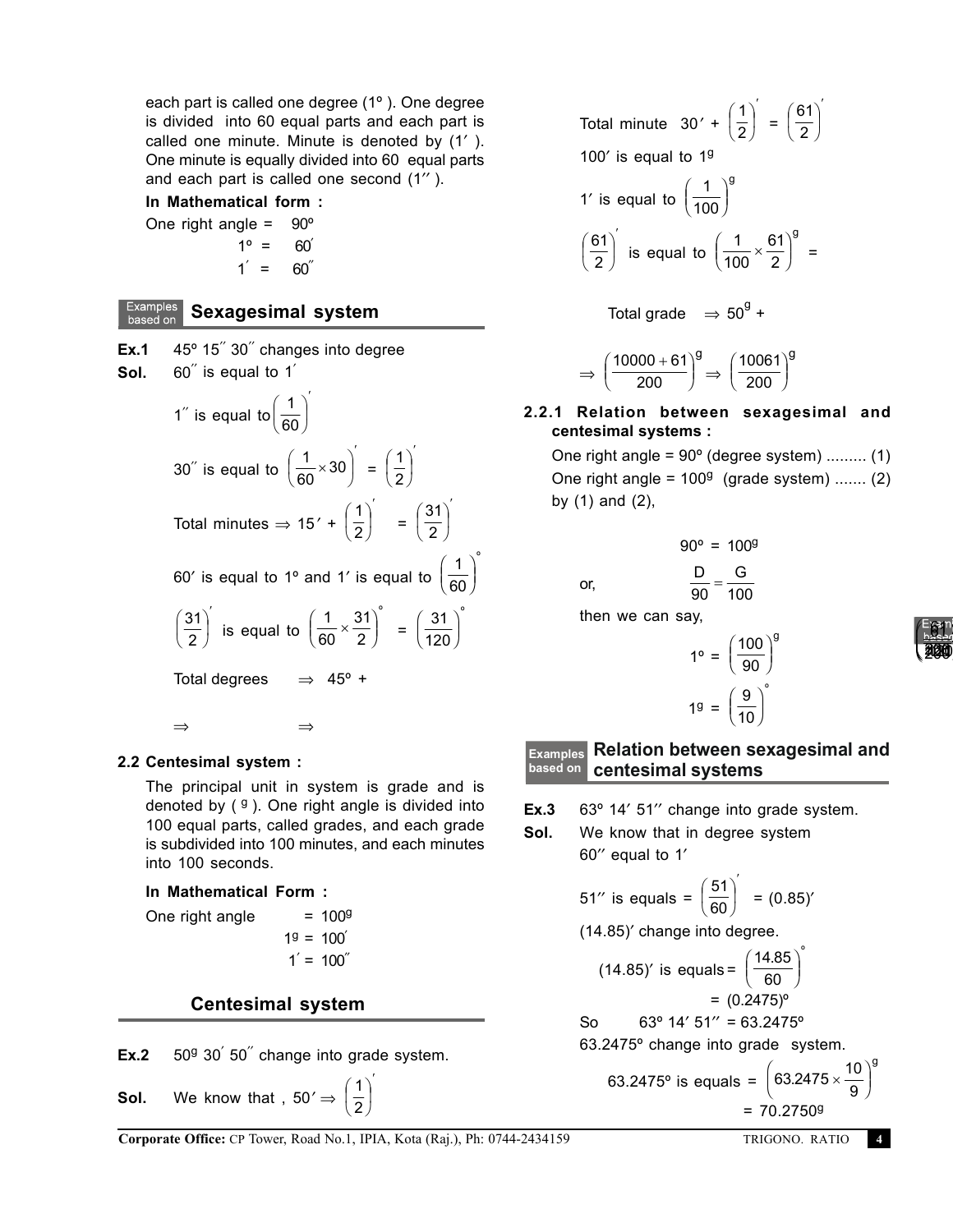$70.2750^9$  =  $70^9$  27' 50" finally we can say,  $63^{\circ}$  14 $^{'}$  57 $^{'}$  = 70 $^{9}$  27 $^{'}$  50 $^{''}$ 

#### **2.3 Circular system :**

One radian, written as  $1^{\circ}$ , is the measure of an angle subtended at the centre of a circle by an arc of length equal to the radius of the circle. Consider a circle of radius r having centre at O. Let A be a point on the circle. Now cut off an arc AB whose length is equal to the radius r of the circle. Then by the definition the measure of  $\angle$ AOB is 1 radian (1<sup>C</sup>).

#### **2.3.1 Some Important Conversion :**

π 6

$$
\pi \text{ Radian} = 180^{\circ}
$$
\nOne radian = 
$$
\left(\frac{180}{\pi}\right)
$$
\nRadius = 30°\n
$$
\frac{\pi}{4} \text{ Radian} = 45^{\circ}
$$
\n
$$
\frac{\pi}{3} \text{ Radian} = 60^{\circ}
$$
\n
$$
\frac{\pi}{2} \text{ Radian} = 90^{\circ}
$$
\n
$$
\frac{2\pi}{3} \text{ Radian} = 120^{\circ}
$$
\n
$$
\frac{3\pi}{4} \text{ Radian} = 135^{\circ}
$$
\n
$$
\frac{5\pi}{6} \text{ Radian} = 210^{\circ}
$$
\n
$$
\frac{5\pi}{4} \text{ Radian} = 225^{\circ}
$$

K )<br>J º

$$
\frac{5\pi}{3}
$$
 Radian = 300<sup>o</sup>

**2.3.2 Relation between systems of measurement of angles :**

$$
\frac{D}{90}=\frac{G}{100}=\frac{2C}{\pi}
$$

#### **Relation between systems of measurement of angles based on Examples**

**Ex.4** 
$$
\left(\frac{2\pi}{15}\right)^{c}
$$
 change into degree system.

**Sol.** We know that,  $\pi$  radian = 180<sup>o</sup>

$$
1^C = \left(\frac{180}{\pi}\right)^c
$$

$$
\left(\frac{2\pi}{15}\right)^C = \left(\frac{2\pi}{15} \times \frac{180}{\pi}\right)^c = 24^o
$$

- **Ex.5** Find the length of an arc of a circle of radius 5 cm subtending a central angle measuring 15º.
- **Sol.** Let s be the length of the arc subtending an angle  $\theta$  at the centre of a circle of radius r.

s

there, 
$$
f = 5
$$
 cm, and  $\theta = 15^{\circ} = \left(15 \times \frac{\pi}{180}\right)^{C}$ 

\n
$$
\theta = \left(\frac{\pi}{12}\right)^{C}
$$
\n
$$
\theta = \frac{s}{r} \Rightarrow \frac{\pi}{12} = \frac{s}{5}
$$
\n
$$
s = \frac{5\pi}{12}
$$
 cm.

### **3.TRIGONOMETRICAL RATIOS OR FUNCTIONS**

In the right angled triangle OMP , we have base  $(OM) = x$ , perpendicular  $(PM) = y$  and hypotenuse (OP) = r, then we define the following trigonometric ratios which are known as trigonometric function.

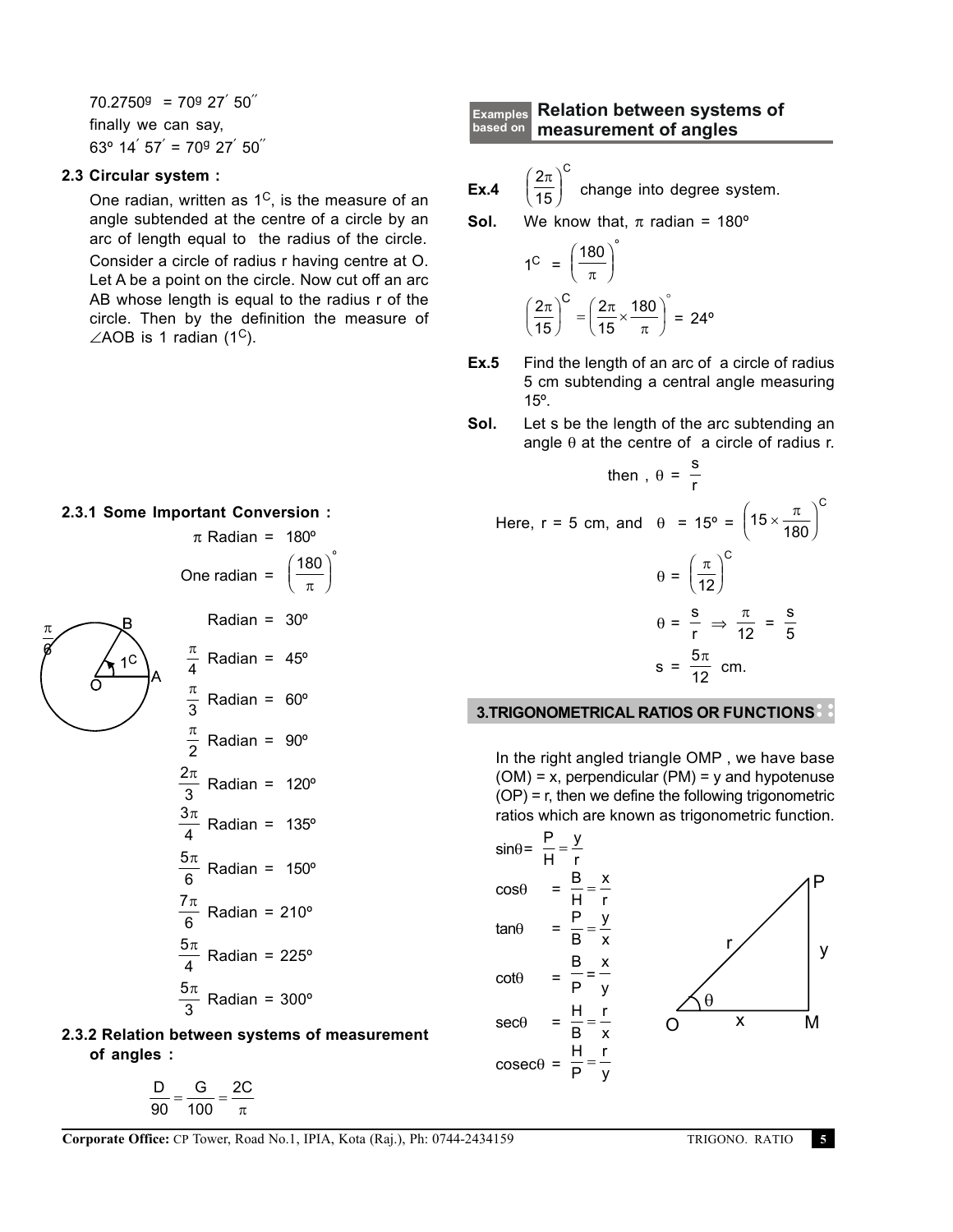**Note :**

- (1) It should be noted that  $sin\theta$  does not mean the product of sin and θ. The sinθ is correctly read sin of angle  $θ$ .
- (2) These functions depend only on the value of the angle  $\theta$  and not on the position of the point P chosen on the terminal side of the angle  $θ$ .

# **3.1 Fundamental Trigonometrical Identities :**

(a) 
$$
\sin\theta = \frac{1}{\cos\theta}
$$
  
\n(b)  $\cos\theta = \frac{1}{\sec\theta}$   
\n(c)  $\cot\theta = \frac{1}{\tan\theta} = \frac{\cos\theta}{\sin\theta}$   
\n(d)  $1 + \tan^2\theta = \sec^2\theta$   
\nor,  $\sec^2\theta - \tan^2\theta = 1$   
\n $(\sec\theta - \tan\theta) = \frac{1}{(\sec\theta + \tan\theta)}$   
\n(e)  $\sin^2\theta + \cos^2\theta = 1$   
\n(f)  $1 + \cot^2\theta = \csc^2\theta$   
\n $(\csc\theta - \cot\theta) = \frac{1}{\cos\theta + \cot\theta}$ 

# **Examples** Trigonometrical ratios or functions

**Ex.6** Prove that,  $\sin^8\theta - \cos^8\theta = (\sin^2\theta - \cos^2\theta)$  $(1 - 2\sin^2\theta \cos^2\theta)$ **Sol.** L.H.S,  $(\sin^8\theta - \cos^8\theta)$ or,  $(\sin^4\theta)^2 - (\cos^4\theta)^2$ or,  $(\sin^2\theta - \cos^2\theta)(\sin^2\theta + \cos^2\theta)(\sin^4\theta + \cos^2\theta)$  $cos<sup>4</sup>θ$ )] or,  $(\sin^2\theta - \cos^2\theta)$   $[(\sin^2\theta + \cos^2\theta) - 2 \sin^2\theta$  $cos<sup>2</sup>θ$ or,  $(\sin^2\theta - \cos^2\theta)$   $[(1 - 2\sin^2\theta \cos^2\theta)]$  = RHS **Ex.7** Prove the identity  $\frac{\tan \theta + \sec}{\tan \theta - \sec \theta}$ tan $\uptheta$  – sec sin cos  $\theta$  + sec $\theta$  $\theta$  – sec $\theta$ θ θ  $\frac{+ \sec \theta - 1}{- \sec \theta + 1} = \frac{1 + \cos \theta}{\cos \theta}$ 1 1 **Sol.** L.H.S =  $\frac{\tan \theta + \sec}{\tan \theta - \sec}$  $\theta$  + sec $\theta$  $\theta$  – sec $\theta$  $+$  sec $\theta$  –  $-$  sec $\theta$ + 1 1  $=\frac{(\tan \theta + \sec \theta) - (\sec^2 \theta - \tan^2 \theta)}{(\tan \theta - \tan^2 \theta)}$ 

$$
\frac{(\tan \theta + \sec \theta) - (\sec^2 \theta - \tan^2 \theta)}{\tan \theta - \sec \theta + 1}
$$
  
[  $\sec^2 \theta - \tan^2 \theta = 1$ ]

=

$$
= \frac{(\sec\theta + \tan\theta)(\tan\theta - \sec\theta + 1)}{\tan\theta - \sec\theta + 1}
$$

$$
= \sec\theta + \tan\theta = \frac{1}{\cos\theta} + \frac{\sin\theta}{\cos\theta} = \frac{1 + \sin\theta}{\cos\theta}
$$

$$
= RHS
$$

# **3.2 Signs of the trigonometrical ratios or functions:**

Their signs depends on the quadrant in which the terminal side of the angle lies.

**In First quadrant** :  $x > 0$  ,  $y > 0 \Rightarrow \sin\theta = \frac{y}{x}$  $\frac{y}{r}$  > 0,  $\cos\theta = \frac{x}{x}$  $\frac{x}{r}$  > 0, tan $\theta = \frac{y}{x}$  $\frac{y}{x}$  > 0, cosecθ = r  $\frac{1}{y}$  > 0,  $sec\theta = \frac{r}{r}$  $\frac{1}{x}$  > 0 and cot $\theta$  = x  $\frac{-}{y}$  > 0

Thus, in the first quadrant all trigonometry functions are positive.

**In Second quadrant :** x < 0 , y > 0 ⇒ sinθ  $=\frac{y}{y}$  $\frac{y}{r}$  > 0, cos $\theta = \frac{x}{r}$  $\frac{x}{r}$  < 0, tan $\theta = \frac{y}{x}$  $\frac{y}{x}$  < 0, cosec $\theta$  = r  $\frac{r}{y}$  > 0, sec $\theta = \frac{r}{x}$  $\frac{1}{x}$  < 0 and cot $\theta$  = x  $\frac{1}{y}$  < 0

Thus, in the second quadrant sin and cosec function are positive and all others are negative.

 $*sec$ 

**In Third quadrant** :  $x < 0$  ,  $y < 0 \Rightarrow \sin\theta = \frac{y}{x}$  $\frac{J}{r}$  < 0,  $\cos\theta = \frac{x}{x}$  $\frac{x}{r}$  < 0, tan $\theta = \frac{y}{x}$  $\frac{y}{x}$  > 0, cosecθ = r  $\frac{1}{y}$  < 0,  $sec\theta = \frac{r}{r}$  $\frac{1}{x}$  < 0 and cot $\theta$  = x  $\frac{1}{y} > 0$ 

Thus, in the third quadrant all trigonometric functions are negative except tangent and cotangent.

**In Fourth quadrant :**  $x > 0$ ,  $y < 0 \Rightarrow \sin \theta =$ y  $\frac{y}{r}$  < 0, cos $\theta = \frac{x}{r}$  $\frac{x}{r}$  > 0, tan $\theta = \frac{y}{x}$  $\frac{y}{x}$  < 0, cosec $θ =$ r  $\frac{r}{y}$  < 0, sec $\theta = \frac{r}{x}$  $\frac{1}{x}$  > 0 and cot $\theta$  = x  $\frac{1}{y}$  < 0

Thus, in the fourth quadrant all trigonometric functions are negative except cos and sec.

**To be Remember :**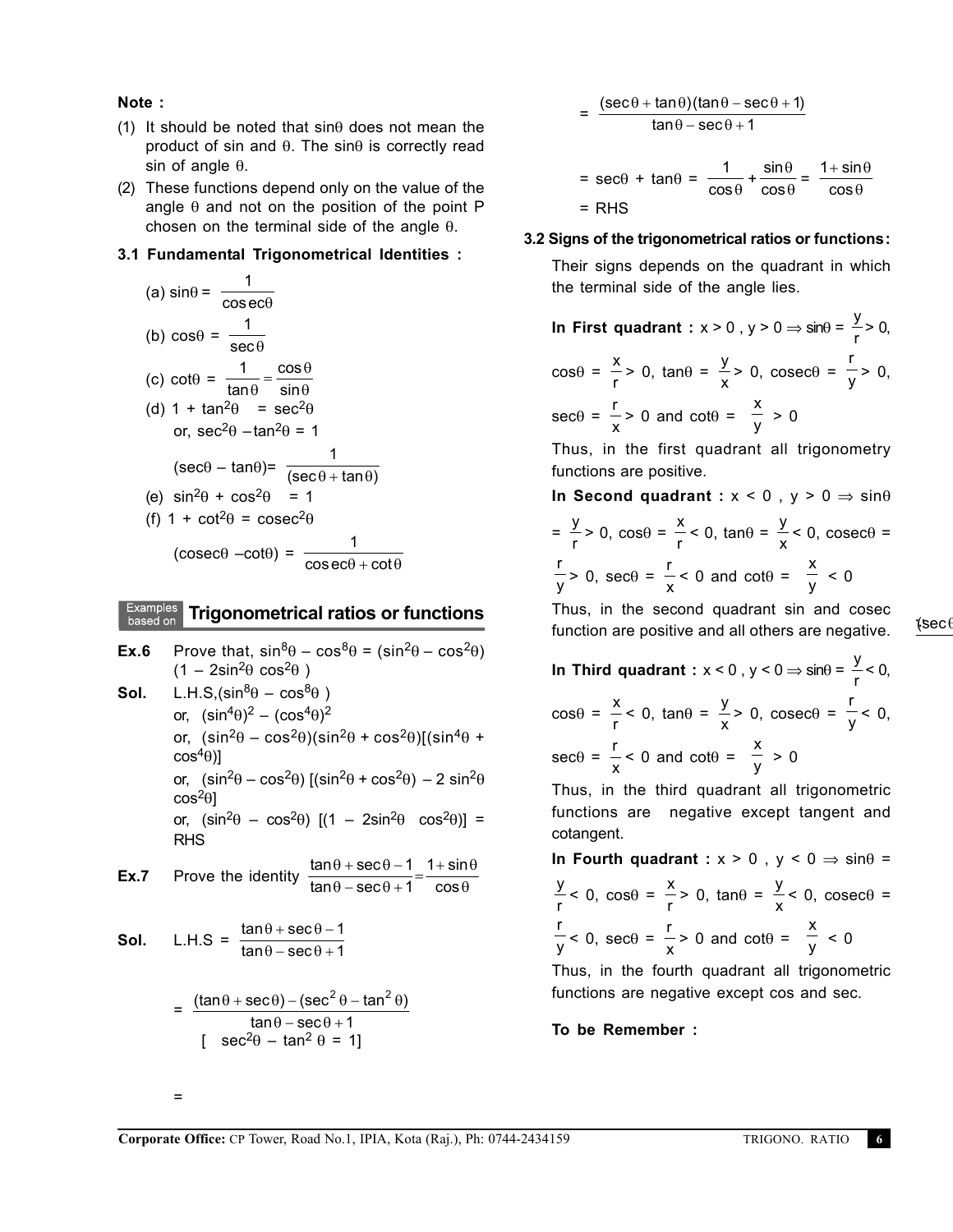| $II$ - quadrant<br>sin and cosec<br>are postive    | I - quadrant<br>all positive                 |
|----------------------------------------------------|----------------------------------------------|
| $X'$ III - quadrant<br>tan and cot<br>are positive | IV - quadrant<br>cos and sec<br>are positive |

A crude aid to memorise the signs of trigonometrical ratio in different quadrant.

### " **All Students to Career Point** "





Let XOX and YOY be the coordinate axes. Draw a circle with centre at origin O and radius unity. Let  $M$   $(x, y)$  be a point on the circle such that  $∠AOM = θ$ 

then  $x = \cos\theta$  and  $y = \sin\theta$ 

 $-1 \leq \cos\theta \leq 1$  and  $-1 \leq \sin\theta \leq 1$  for all values of  $\theta$ .

I – Quadrant

| sinθ | $\rightarrow$ increases from 0 to 1 |  |  |
|------|-------------------------------------|--|--|
|      |                                     |  |  |

- $\cos\theta \longrightarrow$  decreases from 1 to 0
- $tan\theta \longrightarrow$  increases from 0 to  $\infty$
- $\cot\theta$   $\longrightarrow$  decreases from  $\infty$  to 0

 $\sec\theta \longrightarrow$  increases from 1 to  $\infty$ 

 $\csc\theta \longrightarrow$  decreases from  $\infty$  to 1

II – Quadrant

| $sin\theta$ | $\longrightarrow$ decreases from 1 to 0                   |
|-------------|-----------------------------------------------------------|
| $cos\theta$ | $\longrightarrow$ decreases from 0 to -1                  |
| $tan\theta$ | → increases from $\neg$ $\rightarrow$ to 0                |
| $cot\theta$ | → decreases from 0 to $ \infty$                           |
| $sec\theta$ | $\longrightarrow$ increases from $-\infty$ to -1          |
|             | $\csc\theta \longrightarrow$ increases from 1 to $\infty$ |

# III – Quadrant

| $sin\theta$ | $\longrightarrow$ decreases from 0 to -1                       |
|-------------|----------------------------------------------------------------|
| $cos\theta$ | $\longrightarrow$ increases from -1 to 0                       |
| $tan\theta$ | $\longrightarrow$ increases from 0 to $\infty$                 |
| $cot\theta$ | $\longrightarrow$ decreases from $\infty$ to 0                 |
| $sec\theta$ | $\longrightarrow$ decreases from -1 to $-\infty$               |
|             | $\csc \theta \longrightarrow$ increases from $-\infty$ to $-1$ |

### IV – Quadrant

| sin $\theta$   | $\longrightarrow$ increases from −1 to 0                                                                        |
|----------------|-----------------------------------------------------------------------------------------------------------------|
| $cos\theta$    | $\longrightarrow$ increases from 0 to 1                                                                         |
| tanθ           | $\longrightarrow$ increases from $-\infty$ to 0                                                                 |
| $\cot\!\theta$ | → decreases from 0 to $-\infty$                                                                                 |
| $\sec\theta$   | $\longrightarrow$ decreases from $\infty$ to 1                                                                  |
|                | $\text{cosec}\theta \longrightarrow \text{decreases from } \text{\textendash} 1$ to $\text{\textendash} \infty$ |

# **Remark:**

 $+ \infty$  and  $- \infty$  are two symbols. These are not real number. When we say that tan  $θ$  increases from 0 to ∞ for as θ varies from 0 to  $\frac{\pi}{2}$  it means that tan θ increases in the interval  $\left(0,\frac{\pi}{2}\right)$  and it attains  $\bigg($ K

large positive values as  $\theta$  tends to  $\frac{\pi}{2}$  . Similarly for other trigo. functions.

# **Signs of the trigonometrical ratios Examples or functions based on**

**Ex.8** If sec $\theta = \sqrt{2}$ , and  $\frac{3}{4}$ 2  $\frac{\pi}{\Delta}$  < θ < 2π. Find the value of  $\frac{1}{4}$ 1  $+$  tan $\theta$  +  $+ \cot \theta$ tan  $\theta$  + cos  $\cot \theta - \cos$  $\theta$  + cosec $\theta$  $\theta$  – cosec $\theta$ ec ec **Sol.** If  $\sec\theta = \sqrt{2}$ or,  $cos\theta =$ 1  $\frac{1}{2}$ ,sin $\theta = \pm \sqrt{1 - \cos^2 \theta}$  $=$   $\pm \sqrt{1-\frac{1}{2}} = \pm \frac{1}{\sqrt{2}}$ 2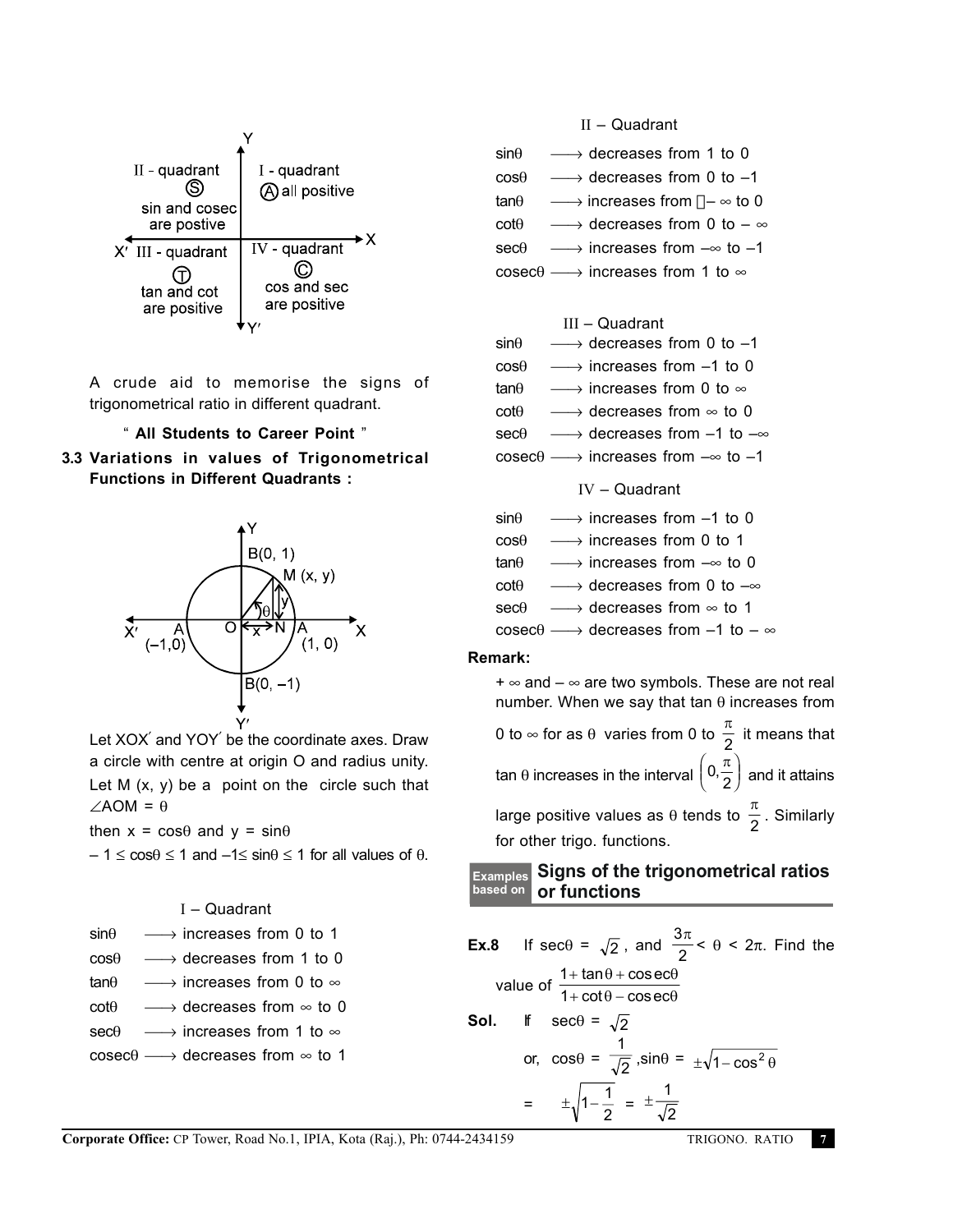But  $\theta$  lies in the fourth quadrant in which sin $\theta$  is negative.



# **4. GRAPHS OF DIFFERENT TRIGONOMETRICAL RATIOS**





 $cosec\theta =$ 



**4.1 Domain and Range of Trigonometrical Function**

| Trig.<br>Function | Domain                                | Range                            |
|-------------------|---------------------------------------|----------------------------------|
| $sin \theta$      | R                                     | $[-1, 1]$                        |
| $cos \theta$      | R                                     | $[-1, 1]$                        |
| $tan \theta$      | R - { $(2n+1)$ $\pi/2$ , $n \in z$ }  | $(-\infty, \infty)$ or R         |
| $\csc \theta$     | $R - \{n\pi, n \in \mathbb{Z}\}\$     | $(-\infty, -1] \cup [1, \infty)$ |
| $sec \theta$      | R - {(2n + 1) $\pi/2$ , n $\in$<br>z} | $(-\infty, -1] \cup [1, \infty)$ |
| $\cot \theta$     | $R - \{n\pi, n \in Z\}$               | $(-\infty, \infty)$ = R          |

**Corporate Office:** CP Tower, Road No.1, IPIA, Kota (Raj.), Ph: 0744-2434159 TRIGONO. RATIO **8**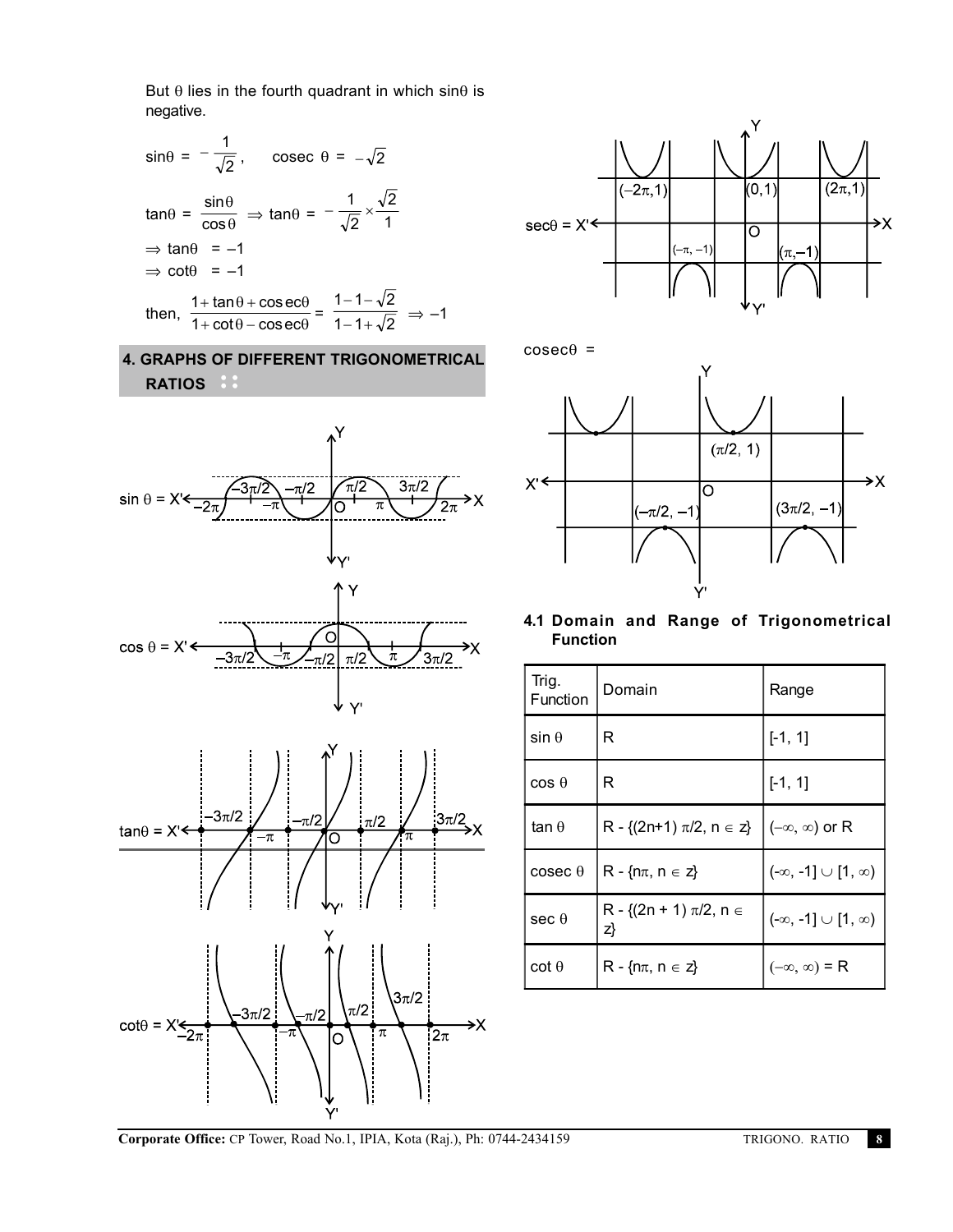# **5. TR IGONOMETRICAL RATIOS OF ALLIED ANGLES**

Two angles are said to be allied when their sum or difference is either zero or a multiple of 90º.

#### **5.1 Trigonometrical Ratios of (–**θ**) :**

Let a revolving ray starting from its initial position OX, trace out an angle

 $\angle$  XOA =  $\theta$ . Let P(x, y) be a point on OA such that  $OP = r$ . Draw PM  $\perp$  from P on x-axis. angle  $\angle$  XOA $'$  = - $\theta$  in the clockwise sense. Let P<sup> $\prime$ </sup> be a point on  $OA'$  such that  $OP' = OP$ . Clearly M and M/ coincide and ∆OMP is congruent to ∆OMP<sup>/</sup>. then P<sup>/</sup> are (x, -y)

**Sol.(a)**  $\cos(-45^\circ) = \cos 45^\circ$  [:  $\cos(-\theta) = \cos \theta$ ]

**Ans.**

**(b)**  $\sin(-30^{\circ}) = -\sin 30^{\circ}$  [:  $\sin(-\theta) = -\sin\theta$ ]

**Ans.**

=

=

(c) 
$$
cot(-60^{\circ}) = -\cot 60^{\circ}
$$
 [  $\because \cot(-\theta) = -\cot\theta$ ]

= **Ans.**

#### **5.2 Trigonometrical Functions of (90 –** θ**) :**

Let the revolving line, starting from OA, trace out any acute angle AOP, equal to θ. From any point P on it draw PM  $⊥$  to OA. Three angles of a triangle are together equal to two right angles, and since OMP is a right angle, the sum of the two angles MOP and OPM is right angle.

#### 1 2  $\frac{11}{5}$ 2 1 3

$$
\sin(-\theta) = \frac{-y}{r} \Rightarrow \frac{-y}{r} = -\sin\theta
$$

$$
\cos(-\theta) = \frac{x}{r} = \cos\theta
$$

$$
\tan(-\theta) = \frac{-y}{x} = -\tan\theta
$$

Taking the reciprocal of these trigonometric ratios,

$$
\csc(-\theta) = -\csc\theta
$$
  
\n
$$
\sec(-\theta) = \sec\theta
$$
 and 
$$
\cot(-\theta) = -\cot\theta
$$

**Note :** A function f(x) is said to be even function if  $f(-x) = f(x)$  for all x in its domain.

A function  $f(x)$  is an odd function if  $f(-x) = -f(x)$ for all x in its domain.

sinθ, tanθ, cotθ, cosecθ all odd functions and cosθ, secθ are even functions.

#### **Examples Allied angles** based on

**Ex.9** Find the value of the following trigonometric ratios -

> (a)  $\cos(-45^\circ)$  (b)  $\sin(-30^\circ)$ (c) cot (–60º)

 $\angle$  OPM = 90° –  $\theta$ . [When the angle OPM is consider, the line PM is the ´base´ and MO is the ´perpendicular´ ]  $\sin (90^\circ - \theta) = \sin \text{MPO} = \frac{\text{MO}}{\text{PO}} = \cos \text{AOP} = \cos \theta$  $cos(90^\circ - \theta) = cos MPO = \frac{PM}{PO} = sin AOP = sin\theta$ tan (90° – θ) = tan MPO =  $\frac{MO}{PM}$  = cot AOP = cotθ  $cot (90^\circ - \theta) = cot MPO = \frac{PM}{MO} = tan AOP = tan\theta$ cosec (90° –  $\theta$ ) = cosec MPO =  $\frac{PQ}{MO}$  = sec AOP  $=$  sec $\theta$ and sec (90° –  $\theta$ ) = sec MPO =  $\frac{PQ}{PM}$  = cosec  $AOP = \csc\theta$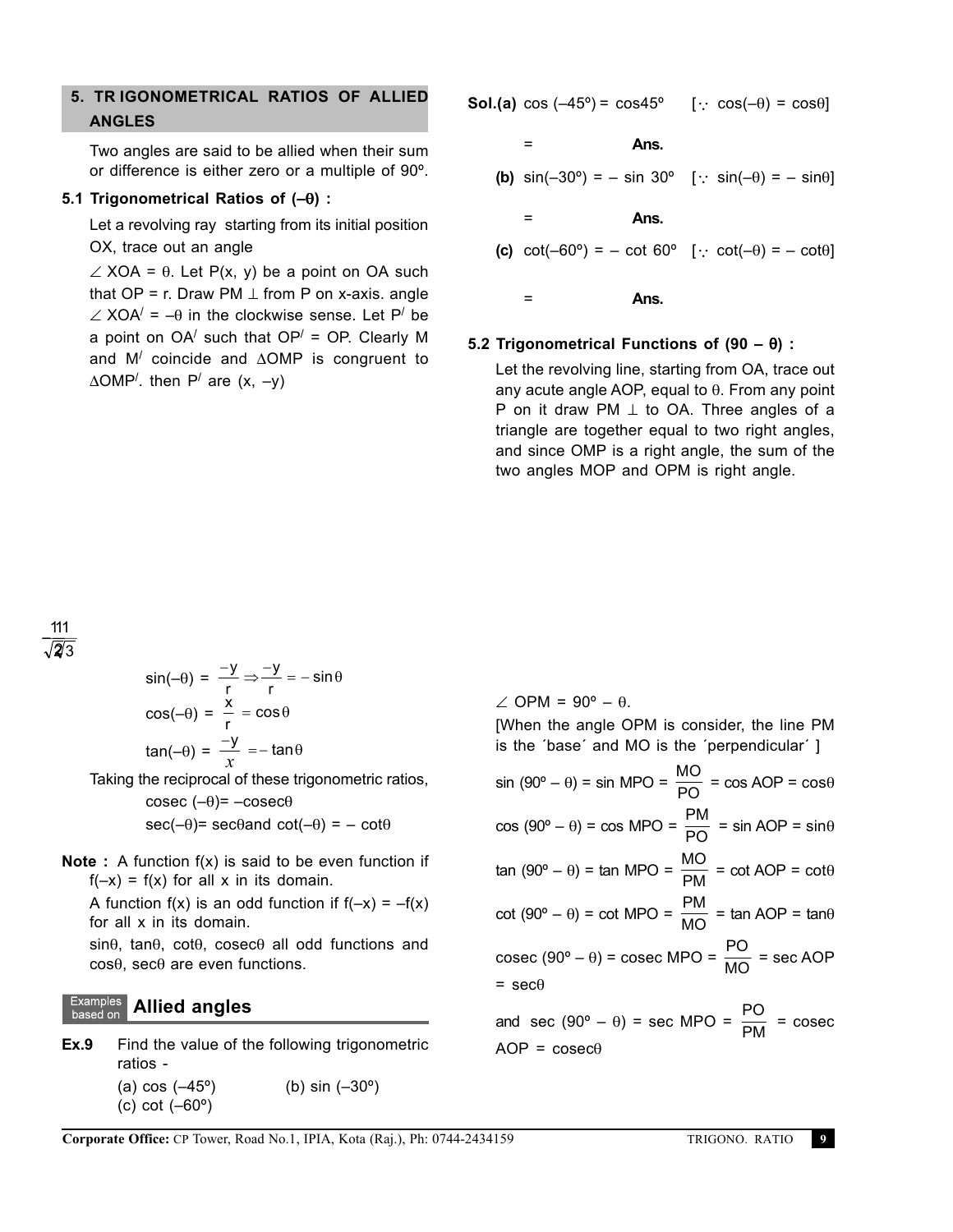| Trigo. ratio $(-\theta)$ |                  | $90 - \theta$ | $90 + \theta$    | $180 - \theta$   | $180 + \theta$   | $270 - \theta$                                                                                                                                                                                                                                                                                                                                                                       | $270 + \theta$   | $360 - \theta$   |
|--------------------------|------------------|---------------|------------------|------------------|------------------|--------------------------------------------------------------------------------------------------------------------------------------------------------------------------------------------------------------------------------------------------------------------------------------------------------------------------------------------------------------------------------------|------------------|------------------|
|                          |                  |               |                  |                  |                  | or $\left(\frac{\pi}{2}-\theta\right)\right $ or $\left(\frac{\pi}{2}+\theta\right)\right $ or $(\pi - \theta)\left \right $ or $(\pi + \theta)\left \left \left(\frac{3\pi}{2}-\theta\right)\right \right $ or $\left(\frac{3\pi}{2}+\theta\right)\left \left \left(\frac{3\pi}{2}+\theta\right)\right \right $ or $(2\pi - \theta)\left \left(\frac{3\pi}{2}+\theta\right)\right $ |                  |                  |
| $sin \theta$             | $-\sin \theta$   | $\cos \theta$ | $\cos \theta$    | $sin \theta$     | $-$ sin $\theta$ | $-\cos \theta$                                                                                                                                                                                                                                                                                                                                                                       | $-\cos \theta$   | $-$ sin $\theta$ |
| $\cos \theta$            | $\cos \theta$    | $sin \theta$  | $-$ sin $\theta$ | $-\cos \theta$   | $-$ cos $\theta$ | $-$ sin $\theta$                                                                                                                                                                                                                                                                                                                                                                     | $sin \theta$     | $\cos \theta$    |
| tan $\theta$             | $-$ tan $\theta$ | $cot \theta$  | $-$ cot $\theta$ | $-$ tan $\theta$ | tan $\theta$     | $cot \theta$                                                                                                                                                                                                                                                                                                                                                                         | $-$ cot $\theta$ | $-$ tan $\theta$ |

### **5.3 Trigonometrical Functions of (90 +** θ**) :**

Let a revolving ray OA starting from its initial position OX, trace out an angle  $\angle$  XOA =  $\theta$  and let another revolving ray OA<sup> $\theta$ </sup> starting from the same initial position OX, first trace out an angle  $\theta$  so as to coincide with OA and then it revolves through an angle of 90º in anticlockwise direction to form an angle  $\angle$  XOA<sup>'</sup> = 90° +  $\theta$ .

Let P and P' be points on OA and OA' respectively such that  $OP = OP' = r$ .

Draw perpendicular PM and P'M' from P and P' respectively on OX. Let the coordinates of P be  $(x, y)$ . Then OM = x and PM = y clearly,

 $OM' = PM = y$  and  $P'M' = OM = x$ 

so the coordinates of 
$$
P'
$$
 are  $(-y, x)$ 

$$
\sin (90 + \theta) = \frac{\text{M}'\text{P}'}{\text{OP}'} = \frac{x}{r} = \cos\theta
$$

$$
\cos (90 + \theta) = \frac{\text{OM}'}{\text{OP}'} = \frac{-y}{r} = -\sin\theta
$$

$$
\tan (90 + \theta) = \frac{\text{M}' \text{P}'}{\text{OM}'} = -\frac{x}{y} = -\cot\theta
$$

similarly, cot  $(90 + \theta) = - \tan \theta$  $sec(90 + \theta) = -cosec \theta$ cosec  $(90 + \theta) =$  sec  $\theta$ [where  $-\pi/2 < \theta < \pi/2$ ]

# **5.4 Periodic Function :**

All the trigonometric functions are periodic functions. They will repeat after a certain period

$$
\begin{array}{l}\n\sin (2n\pi + \theta) = \sin\theta \\
\cos (2n\pi + \theta) = \cos\theta \\
\tan (2n\pi + \theta) = \tan\theta\n\end{array}\n\text{ where } n \in I
$$

# **Examples** Trigonometric ratio of allied angles

**Ex.10** Prove that,  $\cos 510^\circ \cos 330^\circ + \sin 390^\circ \cos 120^\circ$  $= -1$ 

**Sol.** LHS = cos 510º cos 330º+ sin 390º cos 120º  $=$  cos (360 $^{\circ}$  + 150 $^{\circ}$ ) cos (360 $^{\circ}$  – 30 $^{\circ}$ ) +  $sin(360^{\circ} + 30^{\circ}) cos(90^{\circ} + 30^{\circ})$ 

 $=$  cos 150 $^{\circ}$  cos 30 $^{\circ}$  – sin 30 $^{\circ}$ (–sin 30 $^{\circ}$ )

$$
= \cos (180^\circ - 30^\circ) \frac{3}{4} + \frac{1}{4}
$$

$$
= - \cos 30^\circ \left(\frac{\sqrt{3}}{2}\right) - \frac{1}{4}
$$

$$
= -\frac{3}{4} - \frac{1}{4} = -1 = R.H.S
$$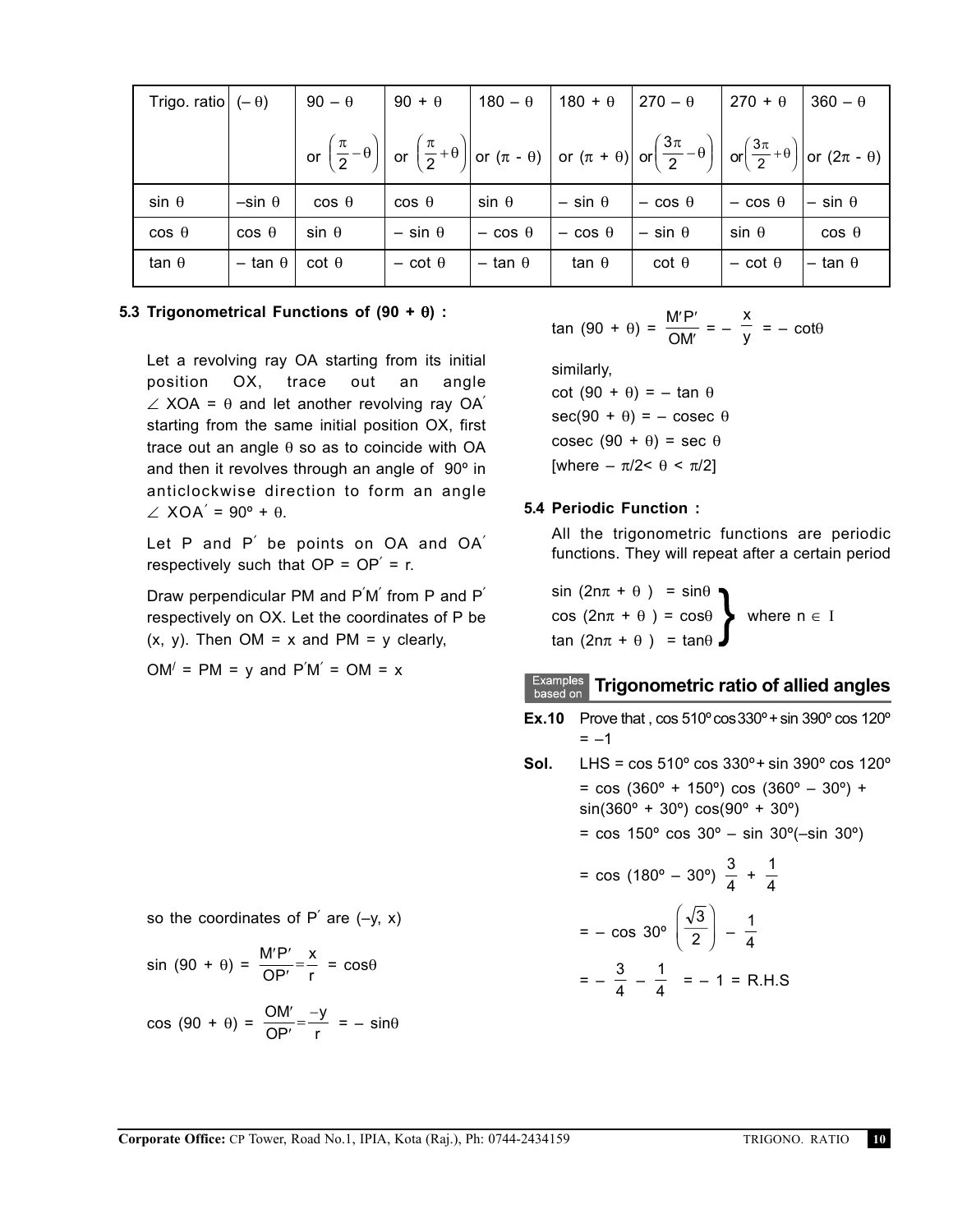### **6. SUM OR DIFFERENCE OF THE ANGLE**

The algebraic sums of two or more angles are generally called compound angles and the angles are known as the constituent angles.

**For example :** If A, B, C are three angles then  $A \pm B$ ,  $A + B + C$ ,  $A - B + C$  etc. are compound angles.

**6.1** (a) sin (A + B) =sin A cos B + cos A sin B

- (d)  $\cos (A + B + C) = \cos A \cos B \cos C \cos A$ . sin B sin C – sin A cos B sin C – sin A sinB cosC
- (e)  $tan (A + B + C)$

$$
= \frac{\tan A + \tan B + \tan C - \tan A \tan B \tan C}{1 - \tan A \tan B - \tan B \tan C - \tan C \tan A}
$$

**(Note : \* Important)**

# **Examples** Sum or difference of the angle

- (b)  $sin(A B) = sinA cosB cosA sinB$ (c)  $cos (A + B) = cos A cos B - sin A sin B$ (d)  $cos (A - B) = cos A cos B + sin A sin B$ (e) tan  $(A + B) = \frac{\tan A + \tan B}{1 - \tan A \tan B}$  $A + tanB$ A tan B + 1− (f)  $\tan (A - B) = \frac{\tan A - \tan A}{4 + \tan A + \tan A}$ tan A tan  $\mathsf{A}-\mathsf{tan}\mathsf{B}$ A tan B −  $1+$ (g) cot  $(A + B) = \frac{\cot A \cot A}{\cot B \cot B}$  $\cot B + \cot$ A cot B  $B + \cot A$ − + 1 (h) cot  $(A - B) = \frac{\cot A \cot B}{\cot B}$  $\cot B - \cot$ **A** cotB  $B - \cot A$ + − 1 **6.2 Some More Results : \***(a) sin  $(A + B)$ .sin  $(A - B) = \sin^2 A - \sin^2 B$  $=$  cos<sup>2</sup> B – cos<sup>2</sup> A \*(b) cos  $(A + B)$ .cos  $(A - B) = cos^2 A - sin^2 B$  $=$  cos<sup>2</sup> B – sin<sup>2</sup> A **Ex.11** If sin A =  $\frac{3}{5}$  and cos B =  $\frac{9}{41}$ , 0 < A <  $\frac{\pi}{2}$ .  $0 < B < \frac{\pi}{2}$ , find the values of the following -(a) sin  $(A + B)$ (b)  $cos(A - B)$ **Sol.** (a) sin  $(A + B) \Rightarrow$  sin A cos B + cos A sin B sin A =  $\frac{3}{5}$ 5  $\cos A = \frac{4}{5}$ 5 and cos B =  $\frac{9}{4}$ 41 sin B =  $\frac{40}{14}$ 41 sin (A + B)=  $\frac{3}{5} \times \frac{9}{41} + \frac{4}{5} \times \frac{40}{41} = \frac{187}{205}$ 205 (b)  $\cos (A - B) = \cos A \cos B + \sin A \sin B$ 
	- (c)  $\sin (A + B + C) = \sin A \cos B \cos C + \cos A$ sin B sin C + cos A cos B sin C – sin A sin B sin C  $=\quad \times \frac{9}{41} + \frac{3}{5} \times \frac{40}{41} = \frac{156}{205}$

205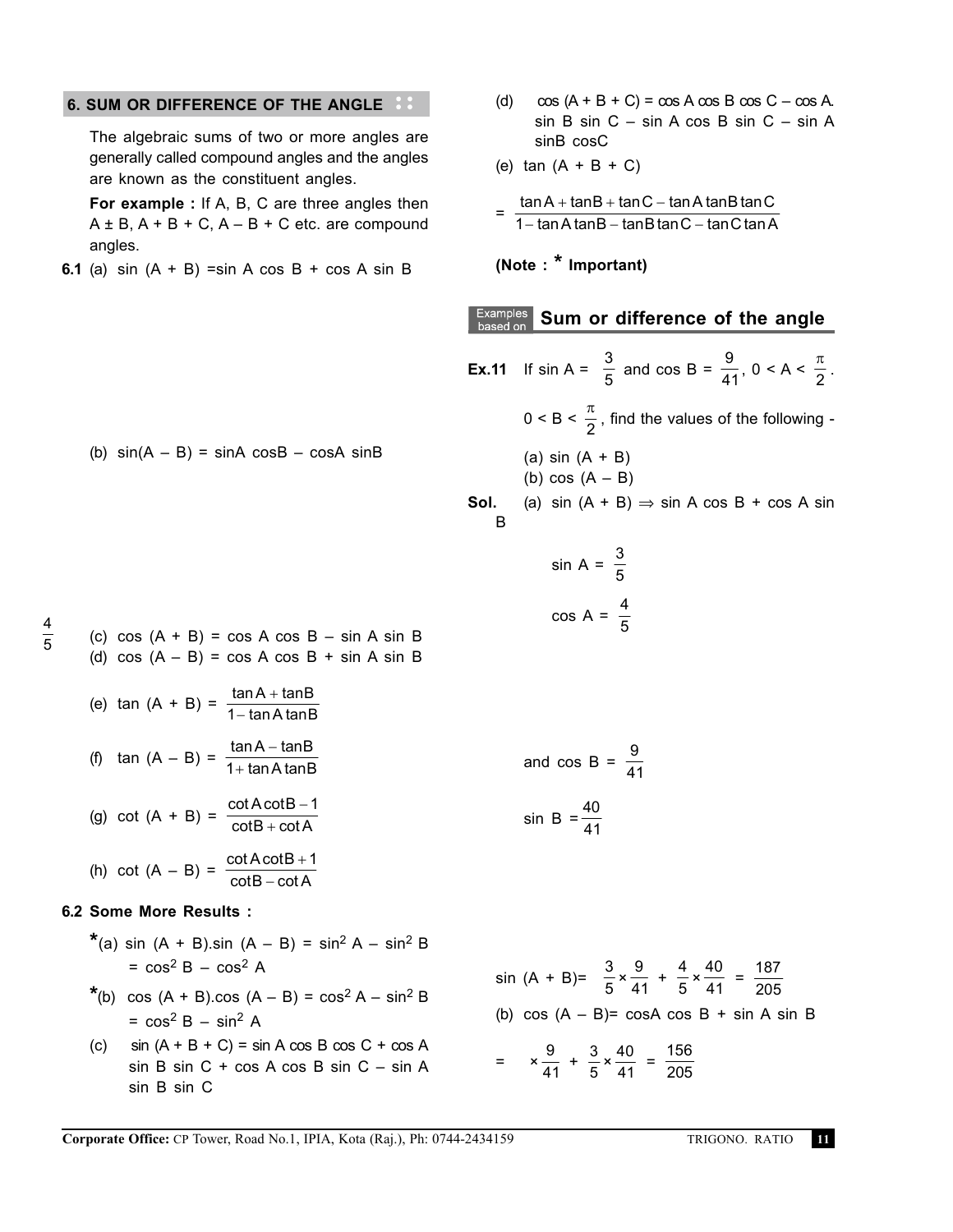# **7. FORMULA TO TRANSFORM THE PRODUCT INTO SUM OR DIFFERENCE**

We know that,

 $sin A cos B + cos A sin B = sin (A + B)$  .......(i)  $sin A cos B - cos A sin B = sin (A - B)$  ......(ii)  $cos A cos B - sin A sin B = cos (A + B)$  .....(iii)  $cos A cos B + sin A sin B = cos (A - B)$  .....(iv) Adding (i) and (ii), 2 sin A cos B = sin  $(A + B)$  + sin  $(A - B)$ Subtracting (ii) from (i), 2 cos A sin B = sin  $(A + B)$  – sin  $(A - B)$ Adding (iii) and (iv), 2 cosA cos B = cos  $(A + B)$  + cos  $(A - B)$ Subtraction (iii) from (iv). 2 sin A sin B =  $cos (A - B) - cos (A + B)$ **Formula :** (a) 2 sin A cos B = sin  $(A + B)$  + sin  $(A - B)$ (b) 2 cos A sin B = sin  $(A + B)$  – sin  $(A - B)$ (c) 2 cos A cos B = cos  $(A + B)$  + cos  $(A - B)$ (d) 2 sin A sin B = cos  $(A - B) - cos (A + B)$ **To transform the product into sum Examples or difference based on Ex.12** Prove that,  $cos(30^{\circ} - A) \cdot cos(30^{\circ} + A)$  +  $cos(45^{\circ} + A) \cdot cos(45^{\circ} - A) = cos2A + \frac{1}{4}$ 4 **Sol.** L.H.S. =  $cos(30^{\circ} - A)$ . $cos(30^{\circ} + A)$  +  $cos(45^{\circ} + A) \cdot cos(45^{\circ} - A)$ =  $\frac{1}{2}$ [2 cos(30° – A).cos(30° + A) + 2 cos  $(45^{\circ} + A)$ .cos $(45^{\circ} - A)$ ]  $=\frac{1}{2}$  cos 60° + cos 2A + cos 90° + cos 2A  $=\frac{1}{2} [ 2 \cos 2A + \frac{1}{2} ]$ = cos 2A +  $\frac{1}{4}$  = R.H.S.

# **8. FORMULA TO TRANSFORM THE SUM OR DIFFERENCE INTO PRODUCT**

We know that,  $sin (A + B) + sin(A - B) = 2 sin A cos B$  ......(i) Let  $A + B = C$  and  $A - B = D$ then A =  $\frac{C+D}{2}$  and B =  $\frac{C-D}{2}$ 2 Substituting in (i), (a) sin C+ sin D = 2  $\sin \left( \frac{C+D}{2} \right) \cdot \cos \left( \frac{C-D}{2} \right)$ H K  $\overline{\phantom{a}}$ .<br>J similarly other formula, (b) sin C – sin D = 2  $\cos\left(\frac{C+D}{2}\right)$  sin $\left(\frac{C-D}{2}\right)$  $\overline{\phantom{a}}$ K  $\overline{\phantom{a}}$ K (c)  $\cos C + \cos D = 2 \cos \left( \frac{C+D}{2} \right) \cdot \cos \left( \frac{C-D}{2} \right)$  $\overline{\phantom{a}}$ K  $\overline{\phantom{a}}$ .<br>J  $\text{C} = \text{C} \cdot \text{C} - \text{C} \cdot \text{C} = 2 \sin \left( \frac{C + D}{2} \right) \cdot \sin \left( \frac{D - C}{2} \right)$  $\bigg($ .<br>I  $\overline{\phantom{a}}$ .<br>J

#### **To Transform the sum of difference into product Examples based on**

| Ex.13    | Prove that, $(\cos \alpha + \cos \beta)^2 + (\sin \alpha + \sin \beta)^2$                                                             |
|----------|---------------------------------------------------------------------------------------------------------------------------------------|
|          | = $4\cos^2\left(\frac{\alpha-\beta}{2}\right)$                                                                                        |
| Sol.     | L.H.S,                                                                                                                                |
|          | $(\cos \alpha + \cos \beta)^2$ + $(\sin \alpha + \sin \beta)^2$                                                                       |
|          | $\left 2\cos\left(\frac{\alpha+\beta}{2}\right)\cos\left(\frac{\alpha-\beta}{2}\right)\right ^2 +$                                    |
|          | $\left 2 \sin \left(\frac{\alpha+\beta}{2}\right) \cos \left(\frac{\alpha-\beta}{2}\right)\right ^2$                                  |
|          | = $4\cos^2\left(\frac{\alpha+\beta}{2}\right)\cdot\cos^2\left(\frac{\alpha-\beta}{2}\right)$ +                                        |
|          | $4\sin^2\left(\frac{\alpha+\beta}{2}\right)\cdot\cos^2\left(\frac{\alpha-\beta}{2}\right)$                                            |
|          | $= 4 \cos^2$                                                                                                                          |
|          | $\left(\frac{\alpha-\beta}{2}\right)\left \cos^2\left(\frac{\alpha+\beta}{2}\right)+\sin^2\left(\frac{\alpha+\beta}{2}\right)\right $ |
|          | = $4\cos^2\left(\frac{\alpha-\beta}{2}\right)$                                                                                        |
| -2434159 | TRIGONO. RATIO                                                                                                                        |
|          |                                                                                                                                       |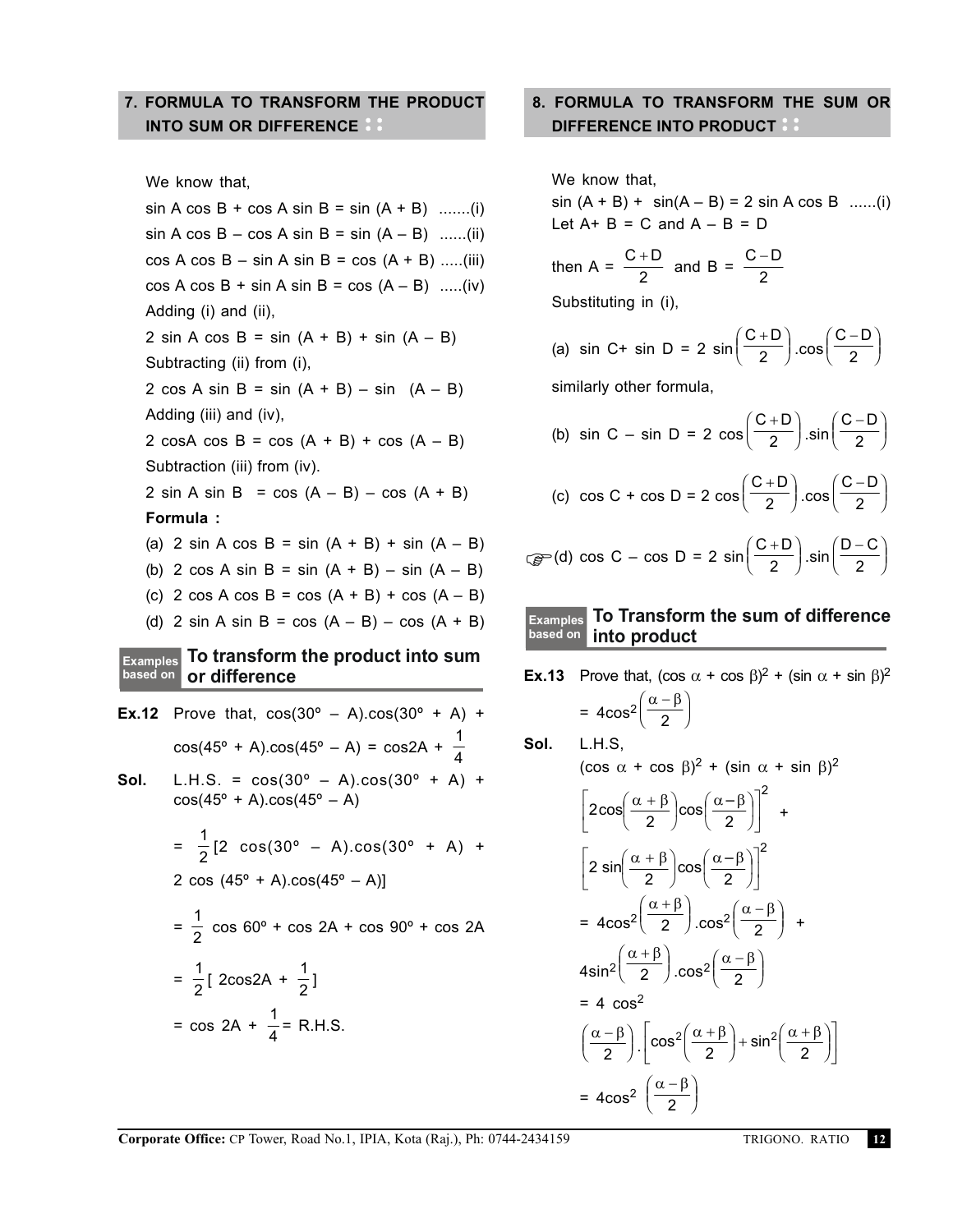# **9. TRIGONOMETRICAL RATIOS OF MULTIPLE ANGLES**

**Trigonometric ratios of an angle 2A in terms of an angle A :**

(a) sin 2A= 2sin A cos A =  $\frac{24}{1 + \tan^2 A}$ 2tanA  $+$  tan $^2$ (b)  $\cos 2A = \cos^2 A - \sin^2 A = 2 \cos^2 A - 1$  $= 1 - 2 \sin^2 A =$ 1 tan A 2 − 3tanA tan A 3 − (j) 1 − sin2A = |sin A – cos A| (c) tan 2A =  $\frac{2}{1}$  $1 - \tan^2$ tan tan A – tan<sup>2</sup> A (d) sin  $3A = 3 \sin A - 4 \sin^3 A$ (e)  $\cos 3A = 4 \cos^3 A - 3 \cos A$ (f)  $tan 3A =$ (g)  $\tan^2 A = \frac{1 - \cos 2A}{1 + \cos 2A}$ + − (h) tan A =  $\frac{1200}{\sin 2A}$  $1 - \cos 2A$ (i)  $\sqrt{1 + \sin 2A}$  =  $|\sin A + \cos A|$ 

# $1 + \tan^2 A^2$  A **Trigonometrical Ratios of Multiple Examples**

**angles based on**

**Ex.14** Prove that, 
$$
\frac{1 + \sin \theta - \cos \theta}{1 + \sin \theta + \cos \theta} = \tan \left(\frac{\theta}{2}\right)
$$
  
**SoI.** L.H.S = 
$$
\frac{1 + \sin \theta - \cos \theta}{1 + \sin \theta + \cos \theta} = \frac{(1 - \cos \theta) + \sin \theta}{(1 + \cos \theta) + \sin \theta}
$$

$$
= \frac{2\sin^2\left(\frac{\theta}{2}\right) + 2\sin\left(\frac{\theta}{2}\right)\cos\left(\frac{\theta}{2}\right)}{2\cos^2\left(\frac{\theta}{2}\right) + 2\sin\left(\frac{\theta}{2}\right)\cos\left(\frac{\theta}{2}\right)}
$$
  

$$
= \frac{2\sin\left(\frac{\theta}{2}\right)\sin\frac{\theta}{2} + \cos\frac{\theta}{2}}{2\cos\left(\frac{\theta}{2}\right)\sin\frac{\theta}{2} + \cos\frac{\theta}{2}} = \tan\left(\frac{\theta}{2}\right)
$$
  

$$
= R.H.S
$$

**Ex.15** Show that, 
$$
\sqrt{2 + \sqrt{2 + \sqrt{2 + 2\cos 8\theta}}}
$$
 =  $2\cos\theta$   
where  $\theta \in \left[-\frac{\pi}{16}, \frac{\pi}{16}\right]$ 

$$
\quad \text{Sol.}\quad \ \text{L.H.S.},
$$

**Sol.** L.H.S., = 
$$
\sqrt{2} + \sqrt{2} + \sqrt{2 + 2\cos 8\theta}
$$
  
\n
$$
\left[1 + \cos 8\theta = 2\cos^2\left(\frac{8\theta}{2}\right)\right]
$$
\n
$$
= \sqrt{2 + \sqrt{2 + \sqrt{2(2\cos^2 4\theta)}}}
$$
\n
$$
= \sqrt{2 + \sqrt{2 + 2\cos 4\theta}} = \sqrt{2 + \sqrt{2(1 + \cos 4\theta)}}
$$
\n
$$
= \sqrt{2 + \sqrt{2(2\cos^2 2\theta)}} = \sqrt{2 + 2\cos 2\theta}
$$

$$
= \sqrt{2(1+\cos 2\theta)} = \sqrt{2(2\cos^2 \theta)}
$$
  
= 2\cos\theta = R.H.S

 **10. CONDITIONAL TRIGONOMETRICAL**

# **IDENTITIES**

We have certain trigonometric identities

like,  $\sin^2\theta + \cos^2\theta = 1$ 

and  $1 + \tan^2\theta = \sec^2\theta$  etc.

Such identities are identities in the sense that they hold for all value of the angles which satisfy the given condition among them and they are called conditional identities.

If A, B, C denote the angle of a triangle ABC, then the relation  $A + B + C = \pi$  enables us to establish many important identities involving trigonometric ratios of these angles.

(I) If 
$$
A + B + C = \pi
$$
, then  $A + B = \pi - C$ ,  
  $B + C = \pi - A$  and  $C + A = \pi - B$ 

(II) If  $A + B + C = \pi$ , then  $sin(A + B) = sin(\pi - C)$  $=$  sinC

similarly, sin  $(B + C) = \sin(\pi - A) = \sin A$ and sin ( C + A ) = sin  $(\pi - B)$  = sin B

(III) If  $A + B + C = \pi$ , then  $cos(A + B) = cos(\pi - C)$  $= - \cos C$ 

similarly,  $cos(B + C) = cos(\pi - A) = -cos A$ and cos  $(C + A) = cos (\pi - B) = - cos B$ 

(IV) If  $A + B + C = \pi$ , then tan( $A + B$ ) = tan( $\pi - C$ )  $= - \tan C$ 

similarly, tan  $(B + C) = \tan(\pi - A) = -\tan A$ and, tan  $(C + A) = \tan (\pi - B) = -\tan B$ (V) If A + B + C =  $\pi$ , then  $\frac{A+B}{2} = \frac{\pi}{2} - \frac{C}{2}$  and

$$
\frac{B+C}{2} = \frac{\pi}{2} - \frac{A}{2}
$$
 and 
$$
\frac{C+A}{2} = \frac{\pi}{2} - \frac{B}{2}
$$

$$
\sin\left(\frac{A+B}{2}\right) = \sin\left(\frac{\pi}{2} - \frac{C}{2}\right) = \cos\left(\frac{C}{2}\right)
$$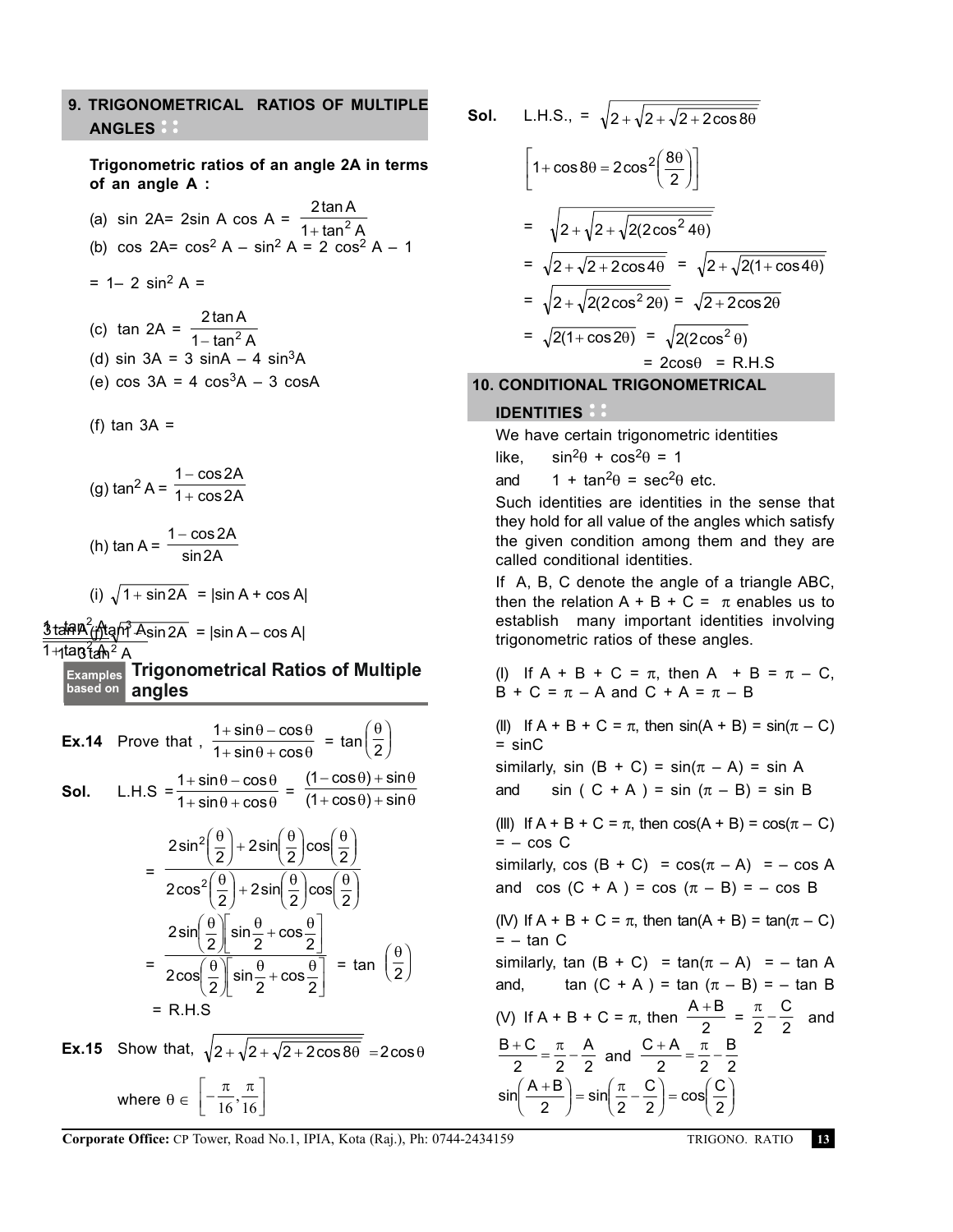$$
\cos\left(\frac{A+B}{2}\right) = \cos\left(\frac{\pi}{2} - \frac{C}{2}\right) = \sin\left(\frac{C}{2}\right)
$$

$$
\tan\left(\frac{A+B}{2}\right) = \tan\left(\frac{\pi}{2} - \frac{C}{2}\right) = \cot\left(\frac{C}{2}\right)
$$

**All problems on conditional identities are broadly divided into the following four types :**

(I) Identities involving sines and cosines of the multiple or sub-multiples of the angles involved. (II) Identities involving squares of sines and cosines of the multiple or sub-multiples of the angles involved.

(III) Identities involving tangents and cotangents of the multiples or sub-multiples of the angles involved.

(IV) Identities involving cubes and higher powers of sines and cosines and some mixed identities.

# **10.1 TYPE I : Identities involving sines and cosines of the multiple or sub-multiple of the angles involved.**

### **Working Methods :**

Step – 1 Express of the sum of first two terms as product by using C & D formulae.

Step  $-2$  In the product obtained in step II replace the sum of two angles in terms of the third by using the given relation.

Step – 3 Expand the third term by using formulae (Double angle change into single angle or change into half angle).

Step – 4 Taking common factor.

Step – 5 Express the trigonometric ratio of the single angle in terms of the remaining angles. Step – 6 Use the one of the formulae given in the step I to convert the sum into product.

#### **Conditional trigonometrical identities type I based on Examples**

**Ex.16** If A + B + C = 
$$
\pi
$$
, prove that, cosA + cosB  
\n+ cosC = 1 + 4 sin $\left(\frac{A}{2}\right)$ .sin $\left(\frac{B}{2}\right)$ .sin $\left(\frac{C}{2}\right)$   
\n**Sol.** L.H.S.= cosA+ cosB+cosC  
\n=  $2\cos\left(\frac{A+B}{2}\right)\cos\left(\frac{A-B}{2}\right)$  + cosC

$$
= 2\cos\left(\frac{\pi}{2} - \frac{C}{2}\right)\cos\left(\frac{A}{2} - \frac{B}{2}\right) + \cos C
$$

$$
= 2\sin\left(\frac{C}{2}\right)\cos\left(\frac{A}{2} - \frac{B}{2}\right) + 1 - 2\sin^2\left(\frac{C}{2}\right)
$$

$$
= 2\sin\left(\frac{C}{2}\right)\cos\left(\frac{A}{2} - \frac{B}{2}\right) - 2\sin^2\left(\frac{C}{2}\right) + 1
$$
\n
$$
= 2\sin\left(\frac{C}{2}\right)\left[\cos\left(\frac{A}{2} - \frac{B}{2}\right) - \sin\left(\frac{C}{2}\right)\right] + 1
$$
\n
$$
= 2\sin\left(\frac{C}{2}\right)\left[\cos\left(\frac{A}{2} - \frac{B}{2}\right) - \sin\left(\frac{\pi}{2} - \frac{A+B}{2}\right)\right] + 1
$$
\n
$$
= 2\sin\left(\frac{C}{2}\right)\left[\cos\left(\frac{A}{2} - \frac{B}{2}\right) - \cos\left(\frac{A}{2} + \frac{B}{2}\right)\right] + 1
$$
\n
$$
= 2\sin\left(\frac{C}{2}\right)\left[2\sin\left(\frac{A}{2}\right)\sin\left(\frac{B}{2}\right)\right] + 1
$$
\n
$$
= 1 + 4\sin\left(\frac{A}{2}\right)\sin\left(\frac{B}{2}\right)\sin\left(\frac{C}{2}\right) = R.H.S.
$$
\n17. If A + B + C =  $\pi$ , Prove that

**Ex.17** If 
$$
A + B + C = \pi
$$
, Prove that

$$
\sin\left(\frac{A}{2}\right) + \sin\left(\frac{B}{2}\right) + \sin\left(\frac{C}{2}\right)
$$
\n
$$
= 1 + 4\sin\left(\frac{\pi - A}{4}\right) \cdot \sin\left(\frac{\pi - B}{4}\right) \cdot \sin\left(\frac{\pi - C}{4}\right)
$$
\n
$$
= 1 + 4\sin\left(\frac{B + C}{4}\right) \cdot \sin\left(\frac{C + A}{4}\right) \cdot \sin\left(\frac{A + B}{4}\right)
$$

**Sol.** L.H.S.= 
$$
\sin\left(\frac{A}{2}\right) + \sin\left(\frac{B}{2}\right) + \sin\left(\frac{C}{2}\right)
$$

$$
= 2\sin\left(\frac{A+B}{4}\right)\cos\left(\frac{A-B}{4}\right) + \cos\left(\frac{\pi}{2} - \frac{C}{2}\right)
$$

$$
= 2\sin\left(\frac{\pi-C}{4}\right)\cos\left(\frac{A-B}{4}\right) + 1 - 2\sin^2\left(\frac{\pi-C}{4}\right)
$$

$$
= 2\sin\left(\frac{\pi-C}{4}\right)\cos\left(\frac{A-B}{4}\right) - \sin\left(\frac{\pi-C}{4}\right)\right] + 1
$$

$$
= 2\sin\left(\frac{\pi-C}{4}\right)\left[\cos\left(\frac{A-B}{4}\right)-\cos\left(\frac{\pi}{2}-\left(\frac{\pi-C}{4}\right)\right)\right]+1
$$

$$
= 2\sin\left(\frac{\pi-C}{4}\right)\left[\cos\left(\frac{A-B}{4}\right)-\cos\left(\frac{\pi+C}{4}\right)\right]+1
$$

$$
= 2 \sin\left(\frac{\pi - C}{4}\right) \cos\left(\frac{\pi}{4}\right) - \cos\left(\frac{\pi}{4}\right) + 1
$$

$$
= 2 \sin\left(\frac{\pi - C}{4}\right)
$$

$$
\left[2 \sin\left(\frac{A - B + \pi + C}{8}\right) \sin\left(\frac{\pi + C - A + B}{8}\right)\right] + 1
$$

$$
\begin{bmatrix}\n & 8 & 9 \\
-2 \sin\left(\frac{\pi - C}{4}\right) & & \\
2 \sin\left(\frac{A + C + \pi - B}{8}\right) \sin\left(\frac{\pi + C - A + B}{8}\right)\n\end{bmatrix} + 1
$$
\n
$$
= 2 \sin\left(\frac{\pi - C}{4}\right)
$$

**Corporate Office:** CP Tower, Road No.1, IPIA, Kota (Raj.), Ph: 0744-2434159 TRIGONO. RATIO **14**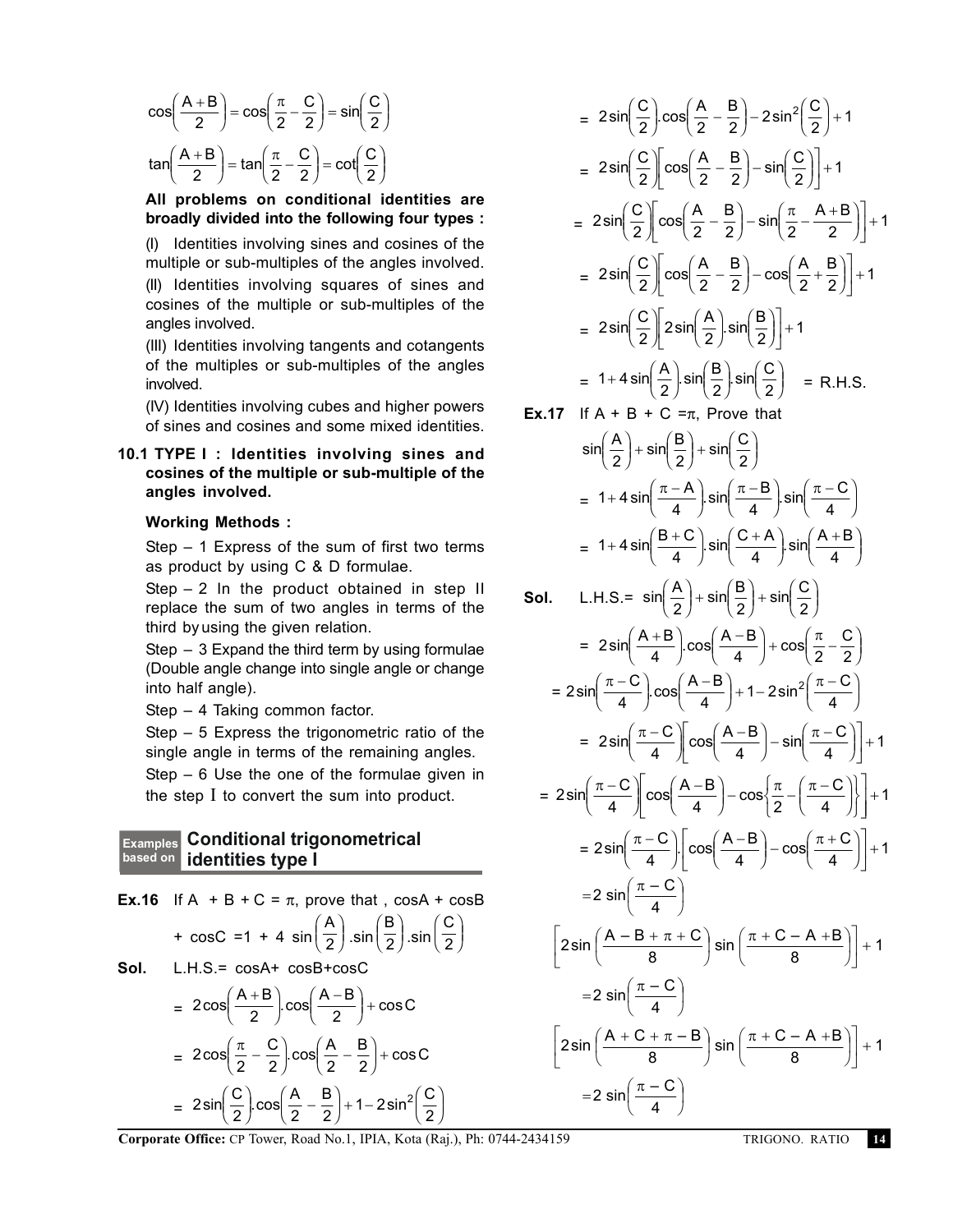$$
\left[2\sin\left(\frac{\pi+B+\pi-B}{8}\right)\sin\left(\frac{\pi-A+\pi-A}{8}\right)\right]+1
$$
\n
$$
=2\sin\left(\frac{\pi-C}{4}\right)\left[2\sin\left(\frac{\pi-B}{4}\right)\sin\left(\frac{\pi-A}{4}\right)\right]+1
$$
\n
$$
=1+4\sin\left(\frac{\pi-A}{4}\right)\cdot\sin\left(\frac{\pi-B}{4}\right)\cdot\sin\left(\frac{\pi-A}{4}\right)
$$
\n
$$
=1+4\sin\left(\frac{B+C}{4}\right)\cdot\sin\left(\frac{C+A}{4}\right)\cdot\sin\left(\frac{A+B}{4}\right)
$$
\n
$$
=R.H.S
$$

**10.2 TYPE II :Identities involving squares of sines and cosines of multiple or sub-multiples of the angles involved.**

**Working step :**

- (I) Arrange the terms on the L.H.S of the identity so that either  $sin^2A - sin^2B = sin(A+B)$ .  $sin(A - B)$ or  $cos<sup>2</sup>A - sin<sup>2</sup>B = cos(A+B) . cos(A - B)$  can be used.
- (II) Take the common factor outside.
- (III) Express the trigonometric ratio of a single angle inside the bracket into that of the sum of the angles.
- (IV) Use the formulaes to convert the sum into product.

### $\cdot$  $\frac{1}{2}$

# **Conditional trigonometrical Examples identities type II based on**

**Ex.18** If A + B + C =  $\pi$ 

Prove that,  $\cos^2 A + \cos^2 B + \cos^2 C =$ 1 – 2 cosA cosB cosC

### **Sol. I Method**

L.H.S.  $\cos^2 A + \cos^2 B + \cos^2 C$  $=$  cos<sup>2</sup> A + (1 – sin<sup>2</sup> B) + cos<sup>2</sup> C  $=$   $(cos<sup>2</sup> A - sin<sup>2</sup> B) + cos<sup>2</sup> C + 1$  $[\because A + B = \pi - C, \cos(A + B) = - \cos C]$  $=$  cos  $(A + B)$ .cos $(A - B)$  + cos<sup>2</sup> C + 1  $= - \cos C$ .  $\cos(A - B) + \cos^2 C + 1$  $= - \cos C$   $[\cos (A - B) - \cos C] + 1$  $= - \cos C$  [cos  $(A - B) + \cos (A + B)$ ] + 1  $\Box$  $\cos C = -\cos (A + B)$ ]  $= - \cos C$  [ 2 cosA cosB) + 1  $= 1 - 2 \cos A \cos B \cos C$  = R.H.S. **II Method**  $\cos^2 A + \cos^2 B + \cos^2 C$ 

$$
= [2 \cos^2 A + 2 \cos^2 B + 2 \cos^2 C]
$$

$$
[\because \cos 2A = 2\cos^2 A - 1]
$$
  
= 
$$
[(1 + \cos 2A) + (1 + \cos 2B) + (1 + \cos 2C)]
$$
  
= 
$$
\frac{1}{2}[3 + \cos 2A + \cos 2B + \cos 2C]
$$
  
= 
$$
\frac{3}{2} + \frac{1}{2}[ \cos 2A + \cos 2B + \cos 2C]
$$
  
= 
$$
\frac{3}{2} + \frac{1}{2}[2 \cos(A + B)\cos(A - B) + 2\cos^2 C - 1]
$$
  
= 
$$
\frac{3}{2} + \frac{1}{2}[-2 \cos C \cos(A - B) + 2\cos^2 C - 1]
$$
  
= 
$$
\frac{3}{2} - \frac{1}{2} + \frac{1}{2}[-2\cos C \{\cos(A - B) - \cos C\}]
$$
  
= 
$$
1 - \cos C[\cos(A - B) - \cos C]
$$
  
= 
$$
1 - \cos C [\cos(A - B) + \cos(A + B)]
$$
  
[
$$
[\cos C = - \cos(A + B)]
$$
  
= 
$$
1 - \cos C[2 \cos A \cdot \cos B]
$$

 $= 1 - 2 \cos A$ .  $\cosh \cosh A$ 

**10.3 Type III :Identities for tan and cot of the angles**

### **Working step :**

- (I) Express the sum of the two angles in terms of third angle by using the given relation.
- (II) Taking tan from both the sides.
- (III) Expand the L.H.S in step II by using the formula for the tangent of the compound angles.
- (IV) Use cross multiplication in the expression obtained in the step III.
- (V) Arrange the terms as per the requirement in the sum.

# **Conditional trigonometrical Examples identities type III based on**

**Ex.19** If  $x + y + z = xyz$ Prove that,

$$
\frac{2x}{1-x^2} + \frac{2y}{1-y^2} + \frac{2z}{1-z^2} = \frac{8xyz}{(1-x^2)(1-y^2)(1-z^2)}
$$

Sol. Let 
$$
x = \tan A
$$
,  $y = \tan B$ ,  $z = \tan C$ 

\nthen  $x + y + z = xyz$ 

\n $\tan A + \tan B + \tan C = \tan A \cdot \tan B \cdot \tan C$ 

\n $\Rightarrow \tan A + \tan B + \tan C - \tan A \cdot \tan B \cdot \tan C = 0$ 

\nDividing by  $[1 - \tan A \tan B - \tan B \tan C - \tan A \cdot \tan A]$  both the sides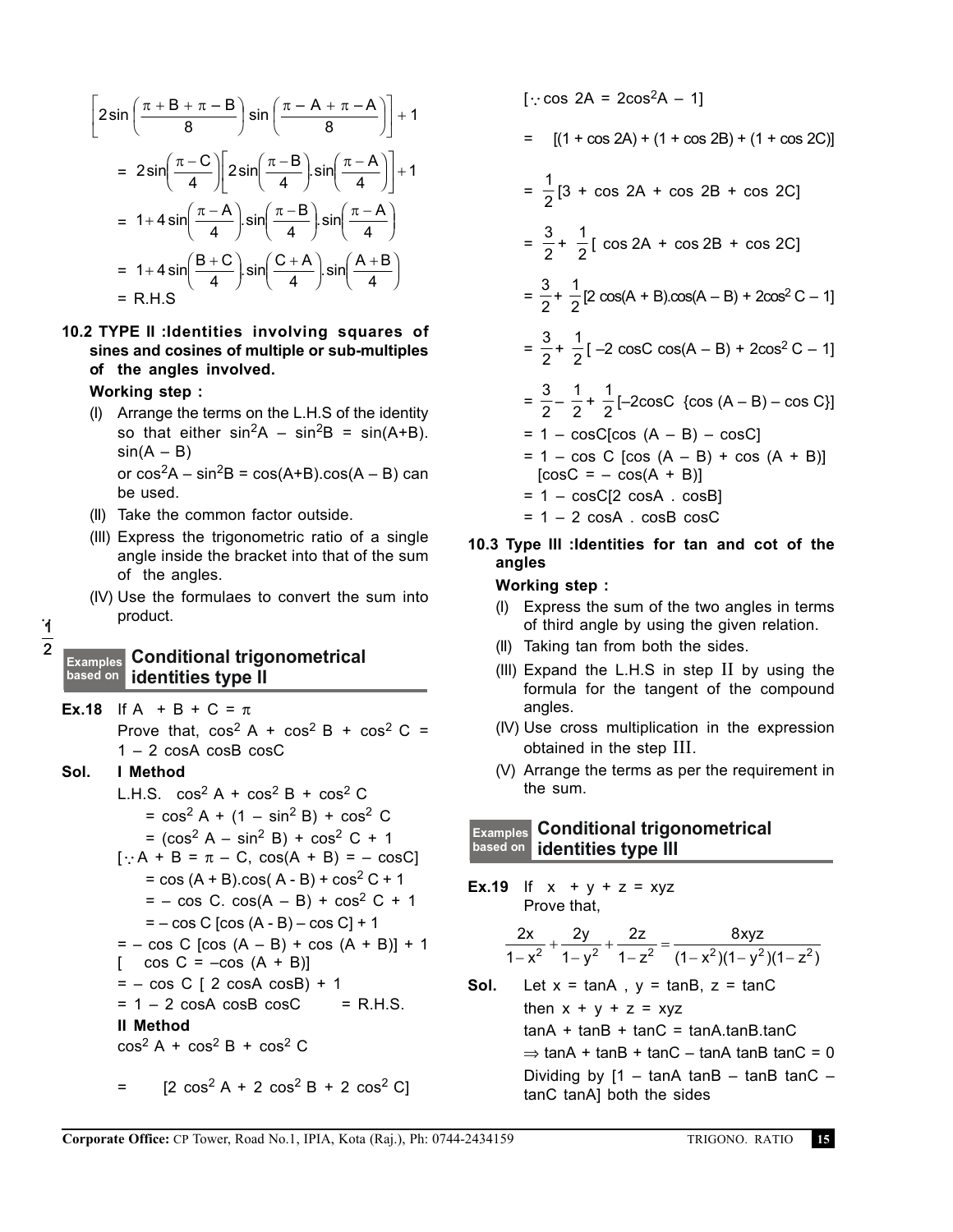$$
\frac{\tan A + \tan B + \tan C - \tan A \tan B \tan C}{1 - \tan A \tan B - \tan B \tan C - \tan C \tan A} = 0
$$
  
\n⇒ tan(A + B + C) = 0  
\n⇒ A + B + C = nπ [n ∈ z]  
\nNow, A + B + C = nπ [n ∈ z]  
\nNow, A + B + C = nπ  
\n2A + 2B + 2C = 2nπ  
\n⇒ tan(2A + tan2B + tan2C - tan2A tan2B tan2C = 0  
\n1 - tan2A tan 2B - tan 2B tan 2C - tan2A tan 2B  
\ntan2C = 0  
\n⇒ tan2A + tan2B + tan2C - tan2A tan2B  
\ntan2C  
\n⇒  $\frac{2 \tan A}{1 - \tan^2 A} + \frac{2 \tan B}{1 - \tan^2 B} + \frac{2 \tan C}{1 - \tan^2 C}$   
\n $= \frac{2 \tan A}{1 - \tan^2 A} \cdot \frac{2 \tan B}{1 - \tan^2 B} \cdot \frac{2 \tan C}{1 - \tan^2 C}$   
\n $\Rightarrow \frac{2x}{1 - x^2} + \frac{2y}{1 - y^2} + \frac{2z}{1 - z^2}$   
\n $= \frac{2x}{1 - x^2} \cdot \frac{2y}{1 - y^2} \cdot \frac{2z}{1 - z^2} = \frac{8xyz}{(1 - x^2)(1 - y^2)(1 - z^2)}$ 

# **11. TO FIND THE GREATEST AND LEAST VALUE OF THE EXPRESSION [a sin**θ **+ b cos**θ**]**

Let 
$$
a = r \cos \alpha
$$
 .........(1)  
\nand  $b = r \sin \alpha$  .........(2)  
\nSquaring and adding (1) and (2)  
\nthen  $a^2 + b^2 = r^2$   
\nor,  $r = \sqrt{a^2 + b^2}$   
\n $\therefore a \sin \theta + b \cos \theta$   
\n $= r (\sin \theta \cos \alpha + \cos \theta \sin \alpha)$   
\n $= r \sin(\theta + \alpha)$   
\nBut  $-1 \le \sin \theta \le 1$   
\nso  $-1 \le \sin(\theta + \alpha) \le 1$   
\nthen  $-r \le r \sin(\theta + \alpha) \le r$   
\nhence,  
\n $-\sqrt{a^2 + b^2} \le a \sin \theta + b \cos \theta \le \sqrt{a^2 + b^2}$   
\nthen the greatest and least values of a  $\sin \theta + b \cos \theta$   
\nare respectively  $\sqrt{a^2 + b^2}$  and  $-\sqrt{a^2 + b^2}$ 

#### **To find the greatest and least value of the expression Examples based on**

**Ex.20** Prove that 5 cos $\left(\theta + \frac{\pi}{3}\right) + 3$ . lies  $\overline{\phantom{a}}$ .<br>J between  $-4$  and 10. **Sol.** The given expression is,  $5 \cos\theta + 3 \cos\left(\theta + \frac{\pi}{3}\right) + 3$  $\overline{\phantom{a}}$ K  $\Rightarrow$  5 cos $\theta$  + 3[cos $\theta$  cos 60° – sin $\theta$  sin 60°] + 3  $\Rightarrow$  5 cos $\theta$  + 3 [ $\frac{1}{2}$ cos $\theta$  –  $\frac{\sqrt{3}}{2}$ sin $\theta$ ] + 3  $\Rightarrow$   $\frac{1}{2}$ [13 cos  $\theta - 3\sqrt{3}$  sin  $\theta$ ] + 3 Put 13 = r cos $\alpha$ ,  $3\sqrt{3}$  = r sin $\alpha$  $r = \sqrt{169 + 27} = 14$  $\Rightarrow$   $\frac{1}{2}$ [r cos( $\theta$  +  $\alpha$ )] + 3  $\Rightarrow \frac{14}{2} [\cos(\theta + \alpha)] + 3$  $\Rightarrow$  7 cos( $\theta$  +  $\alpha$ ) + 3 Hence maximum and minimum values of expression are  $(7+3)$  and  $(-7 +3)$ i.e., 10 and – 4 respectively.

# **12. MISCELLANEOUS POINTS**

- **(1) Some useful Identities :**
- (a)  $\tan (A + B + C) =$ tan A – tan A tanB tan tan A. tan A  $-$  tan A tanB tan C A. tanB − − ∑  $1-\sum$ (b)  $\cot\theta - \tan\theta = 2 \cot 2\theta$ (c)  $\frac{1}{4}$ sin 3 $\theta$  = sin $\theta$ .sin(60 –  $\theta$ ).sin(60 +  $\theta$ ) (d)  $\frac{1}{4}$  cos 3 $\theta$  = cos $\theta$ .cos(60 –  $\theta$ ).cos(60 +  $\theta$ ) (e) tan  $3\theta = \tan\theta \cdot \tan(60 - \theta) \cdot \tan(60 + \theta)$ (f)  $\tan(A + B) - \tan A - \tan B = \tan A \cdot \tan B \cdot \tan(A + B)$ **(2) Some useful result :**
	- (a) ver sin $\theta$  = 1– cos $\theta$
	- (b) cover  $sin\theta = 1 sin\theta$